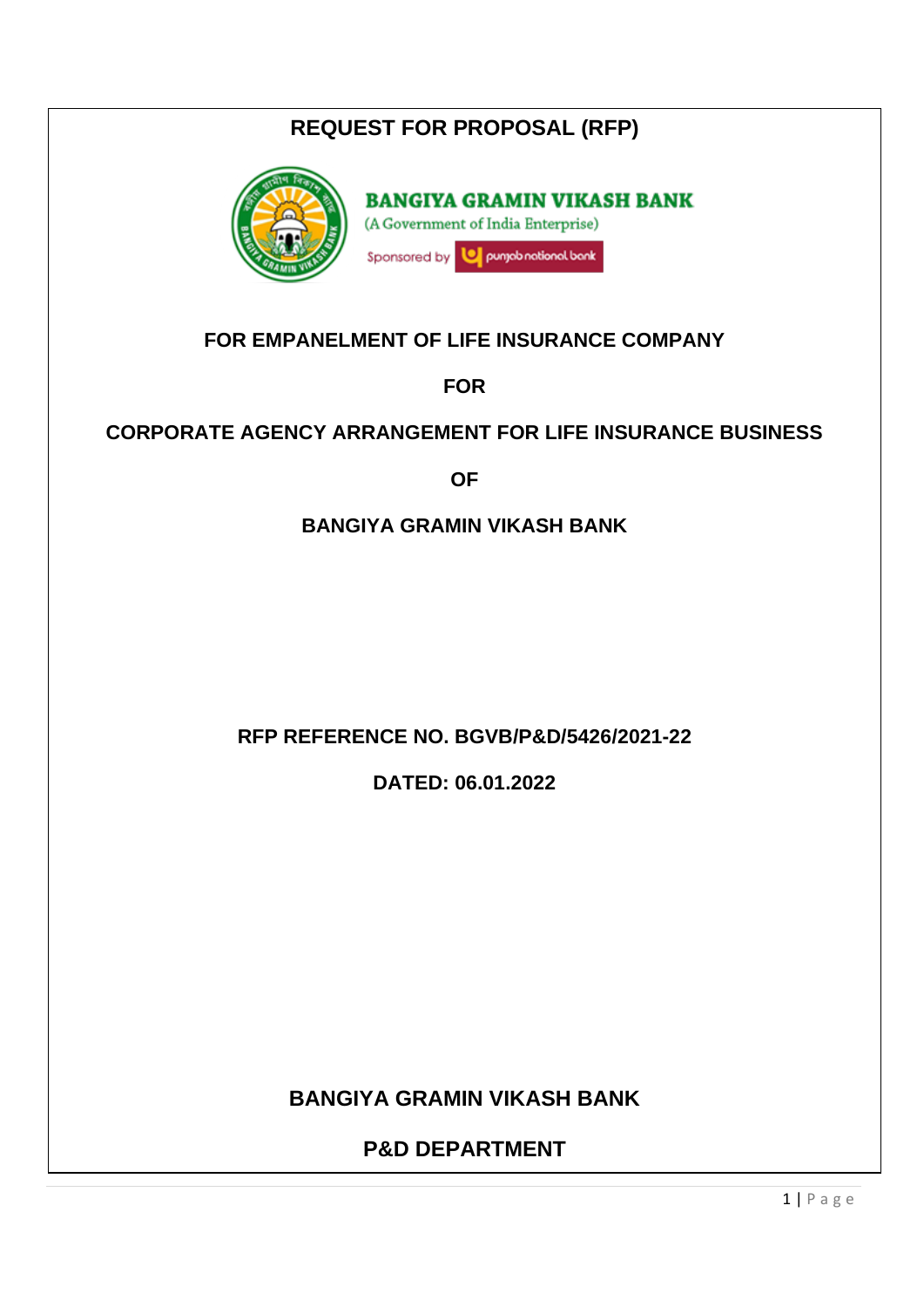### **Bangiya Gramin Vikash Bank**

P&D Department, Head Office, Chuanpur, NH-34 P.O-Berhampore, District-Murshidabad PIN-742101, West Bengal

### **Request for Proposal (RFP) for Empanelment of Life Insurance Company for Corporate Agency arrangement**

Bangiya Gramin Vikash Bank spreads amongst 12 (twelve) districts of West Bengal namely Uttar Dinajpur, Dakshin Dinajpur, Malda, Murshidabad, Nadia, North 24 Parganas, South 24 Parganas, Purba Midnapore, Paschim Midnapore, Jhargram, Bankura and Purulia with 587 branches as on 31.03.2021 along with 11 Regional Offices. All the branches are networked on the Core Banking Platform and spread across all the major centers in all population groups in those specified areas.

The Bank is selling Life Insurance Products under Corporate Agency Arrangement with Life Insurance Corporation of India and PNB Metlife India Insurance Co. Ltd. The Purpose of increasing the number of corporate arrangements under Life Insurance business is to offer Life Insurance products from different insurance companies to Bank's customer and to increase penetration of Life Insurance business amongst the Bank's existing customer base. The Bank intends to engage another Life Insurance Company for adding to the existing product range.

Proposals are invited by Bangiya Gramin Vikash Bank from **reputed IRDAI licensed Non-Bank promoted Life Insurance companies operating in India** with the view of entering into Corporate Agency arrangements with the shortlisted bidders, for distribution of Life Insurance Products. Bidders are hereby advised to carefully go through and submit all relevant information as sought in the RFP. Only those brokers who fulfil the Pre-qualification criteria are eligible to participate in this Proposal.

The "Request for Proposal" (RFP) for the project is available on Bank's website [\(https://bgvb.in\)](https://bgvb.in/) in Tender Section. Interested bidders are requested to refer to the said RFP. Bids made strictly as per provisions of the RFP document should be submitted.

### **TABLE OF CONTENTS**

|   | Section 1 | Introduction & Instructions |
|---|-----------|-----------------------------|
|   | Section 2 | <b>Eligibility of Firms</b> |
|   | Section 3 | Scope of Work               |
|   | Section 4 | <b>Assessment Criteria</b>  |
| b | Section 5 | Annexure & Declaration      |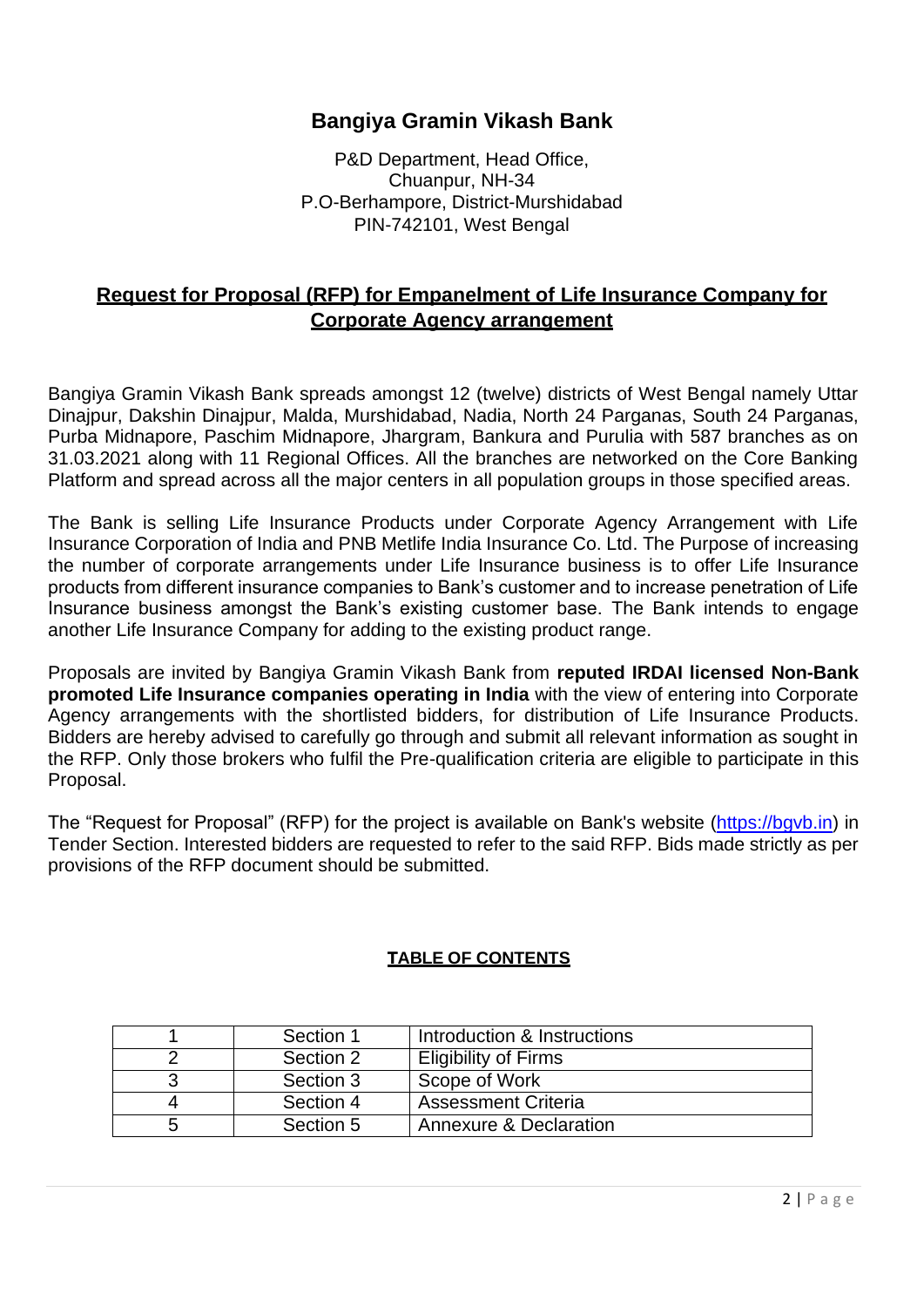# **MOST IMPORTANT DATES FOR BIDDERS**

| 1               | RFP Ref. Number & Date                                                       | BGVB/P&D/5426/2021-22 Dated 06.01.2022                                                                                                                                                                             |            |  |
|-----------------|------------------------------------------------------------------------------|--------------------------------------------------------------------------------------------------------------------------------------------------------------------------------------------------------------------|------------|--|
| $\overline{2}$  | Purpose                                                                      | Selection of One Life Insurance Company for Corporate<br>Agency tie up arrangements for Bancassurance Business.                                                                                                    |            |  |
| 3               | Date of Issue                                                                | 1100 hrs                                                                                                                                                                                                           | 07-01-2022 |  |
| $\overline{4}$  | Last date of submission of<br>queries of Bidders                             | 1700 hrs                                                                                                                                                                                                           | 13-01-2022 |  |
| 5               | Date by when Bank will<br>respond to the clarifications<br>sought by Bidders | 1800 hrs<br>19-01-2022                                                                                                                                                                                             |            |  |
| 6               | Last Date for Bidders to<br>submit response to RFP                           | 1500 hrs<br>27-01-2022                                                                                                                                                                                             |            |  |
| $\overline{7}$  | Date & Time of Opening of<br>Bid (Preferable)                                | 1030 hrs                                                                                                                                                                                                           | 28-01-2022 |  |
| 8               | <b>Presentation by Eligible</b><br><b>Bidders</b>                            | Will be intimated later (Preferably within 04-02-2022)                                                                                                                                                             |            |  |
| 9               | Place of Opening of Bids                                                     | <b>General Manager</b><br><b>Planning &amp; Development Department</b><br>Bangiya Gramin Vikash Bank<br><b>Head Office</b><br>Chuanpur, NH-34<br>P.O. Berhampore, District- Murshidabad<br>PIN-742101, West Bengal |            |  |
| 10 <sup>1</sup> | <b>Website Address</b>                                                       | https://bgvb.in                                                                                                                                                                                                    |            |  |
| 11              | E-mail address                                                               | gmcredit@bgvb.co.in                                                                                                                                                                                                |            |  |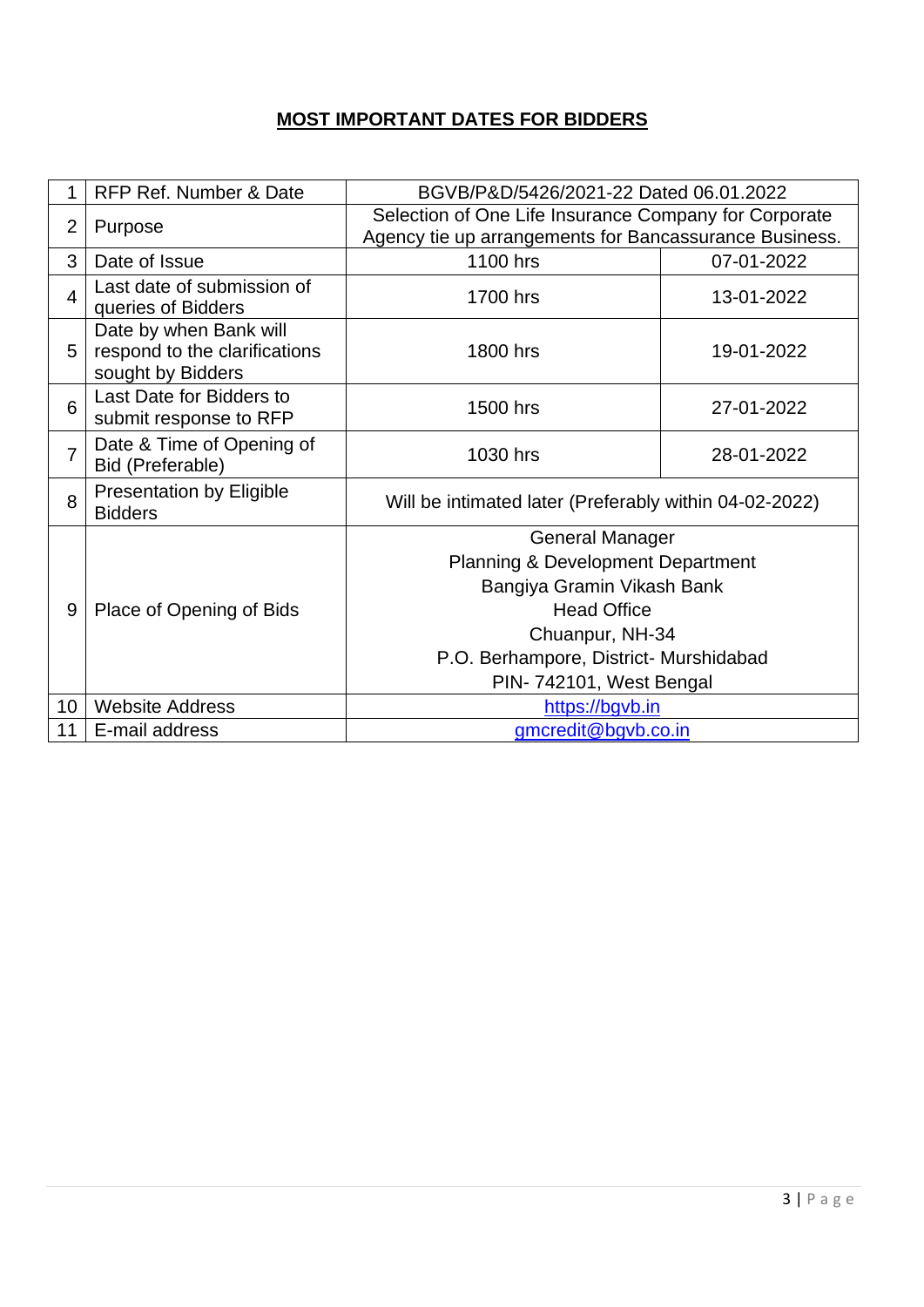# **Section – I: Introduction & Instructions**

1. Bangiya Gramin Vikash Bank (BGVB), a Regional Rural Bank established under Regional Rural Bank Act 1976 having its Head Office at Chuanpur, NH34, Berhampur, P.O-Berhampur, Dist-Murshidabad, Pin-742101, West Bengal, is exploring the possibility of entering into a Corporate Agency Arrangements for distribution of Life Insurance products, subject to all statutory clearances and approvals from all relevant Authorities in this regard, under the extent laws and regulatory framework.

| Highlights of the Bank's Performance (Amt in Crore) |             |            |            |  |  |  |
|-----------------------------------------------------|-------------|------------|------------|--|--|--|
| <b>Parameter</b>                                    | FY: 2018-19 | FY:2019-20 | FY:2020-21 |  |  |  |
| <b>Savings Deposit</b>                              | 8284.19     | 9017.54    | 9382.62    |  |  |  |
| <b>Current Deposit</b>                              | 363.70      | 473.57     | 478.39     |  |  |  |
| <b>Term Deposit</b>                                 | 6822.53     | 6915.36    | 7320.06    |  |  |  |
| <b>Total Deposit</b>                                | 15470.42    | 16406.47   | 17181.07   |  |  |  |
| <b>Total Advance</b>                                | 6315.76     | 6309.61    | 7034.09    |  |  |  |
| <b>Total Business</b>                               | 21786.18    | 22716.08   | 24215.16   |  |  |  |

2. Only well established and **reputed Non-Bank promoted Life Insurance Companies which are Registered / Issued License by Insurance Regulatory and Development Authority (IRDAI)** are eligible for the engagement.

3. All entries in the Proposal should be submitted in the Technical format as per enclosed annexures without any ambiguity.

4. Technical bid will be opened on specified date and time as given in the RFP. Top 5 (five) bidders on the basis of score in technical bid will be invited for presentation.

5. The Bank intends to shortlist three Life Insurance Companies for empanelment by issue of this RFP. Out of the empanelled companies, one most suitable Life Insurance Company will be finally selected for entering into Corporate Agency arrangement for distribution of Life Insurance products of the selected Life Insurance Company. The services of other two shortlisted Life Insurance Companies may be utilised later in case of non-completion of terms of contract by the selected Life Insurance Company.

6. All notices and correspondence to the bidder(s) shall be sent by email only, tillfinalization of Proposal takes place. Hence, the bidders are required to ensure that email address provided by them is valid.

7. At any time prior to the deadline for submission of Proposal, the Bank may for any reason, modify the RFP. As such bidders are requested to see Bank's web site [\(https://bgvb.in\)](https://bgvb.in/) once again before the last date of submission of bid to ensure that they have not missed any corrigendum uploaded against the said RFP. The responsibility of downloading the related corrigendum, if any, will be of the bidder only. No separate intimation in respect of corrigendum to this RFP (if any) will be sent to the intended bidders(s) who have downloaded the documents from the web site. In case any bidder has already submitted proposal before issue of corrigendum, the bidder may submit additional documents / information pertaining to that corrigendum, but only before the last date of submission of bid.

8. The Bank reserves the right to accept or reject any or all the proposals in whole or part without assigning any reasons.

9. The Proposal shall remain open from the pre-announced date & time till as much duration as mentioned in this RFP.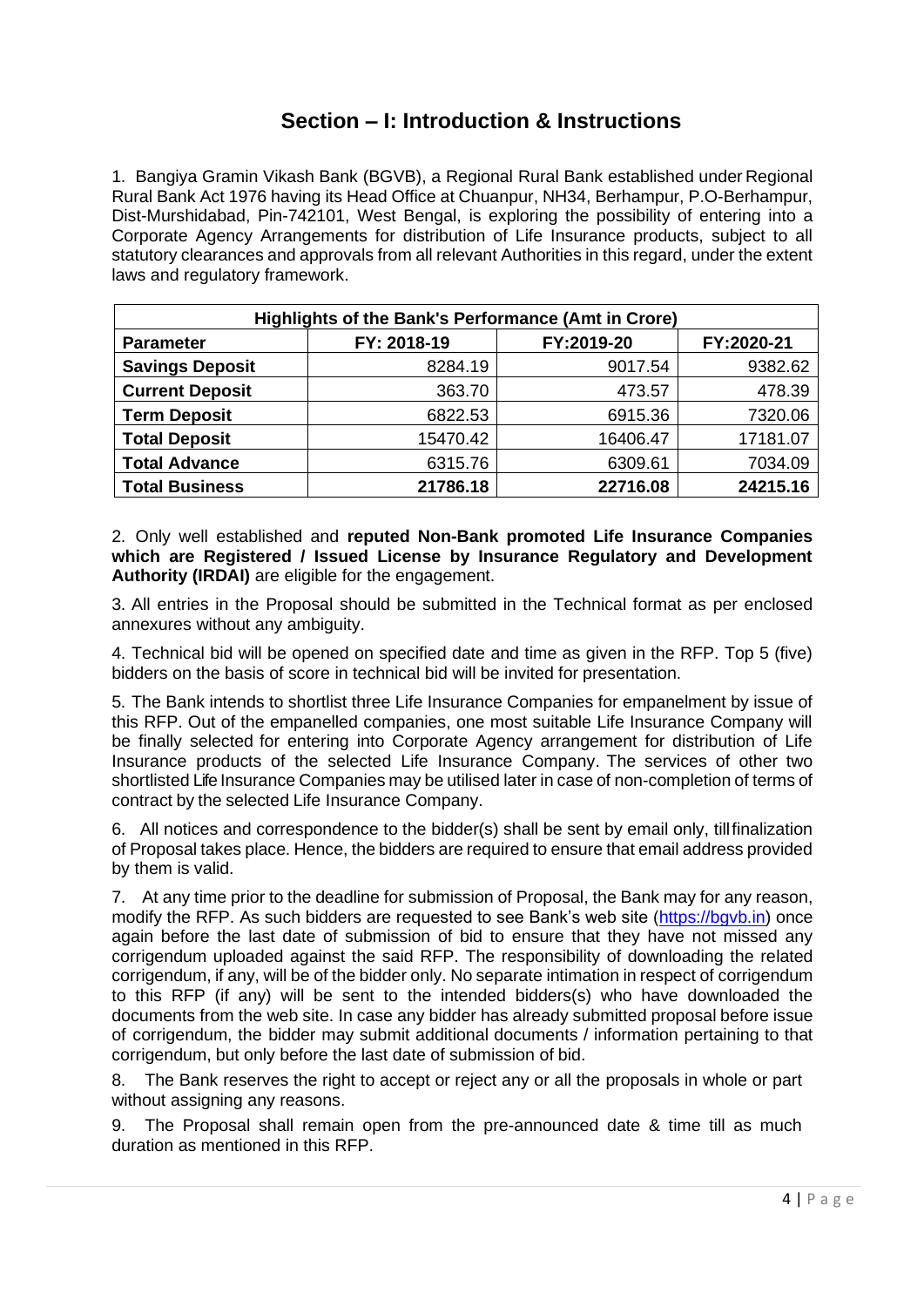10. Bank reserves the right to cancel or reject or accept or withdraw or extend Proposal in full or part as the case may be without assigning any reason thereof.

11. No deviation of the terms and conditions of the Proposal document is acceptable. Submission of bid by any bidder confirms his acceptance of terms and conditions for the Proposal. No deviation to the technical terms and conditions is allowed. The selection of insurance broker resulting from this Proposal shall be governed by the terms and conditions mentioned therein.

12. Rate to be quoted should be in Indian Rupees (INR) only.

13. The bidders must submit all documents required as per terms of RFP. Any other document submitted which is not required as per terms of RFP shall not be considered.

14. The bid will be evaluated on the basis of the filled-in technical formats. The documents submitted by the bidder(s) will be scrutinized. In case any of the information furnished by the bidder is found to be false during scrutiny, the bid will be rejected.

15. During pre-qualification and evaluation of the Proposal, the Bank may, at its discretion, ask bidders for clarifications on their proposal. The bidders are required to respond within the time frame prescribed by the Bank.

16. The submission of the Technical Bid will be through Online mode only, accompanied by the information/documents indicated in the Annexures and the declaration signed by the authorized signatory with Seal of the Company (Soft Copies to be uploaded). All pages are required to be signed.

# **Contact Persons:**

- 1. Shri Sudeep Das General Manager (P&D and Credit) Phone - +91 8135058567 E-mail – [gmcredit@bgvb.co.in](mailto:gmcredit@bgvb.co.in)
- 2. Shri Malay Kumar Patra Chief Manager (P&D) Phone - +91 7278377949 E-mail – [cmpd@bgvb.co.in](mailto:cmpd@bgvb.co.in)

# **Section 2: Eligibility of Firms**

### **A.Eligibility**

Life Insurance Companies must satisfy the following pre-qualification criteria to be eligible to apply for empanelment. Respondents satisfying the following criteria only are eligible to submit their proposal:

**a.** This invitation to respond to the RFP is open only to **reputed and well established Non-Bank promoted registered companies that are registered with Insurance Regulatory and Development Authority (IRDA) under the Life Insurance Category**.

**b.** The Life Insurance Company must have valid license as on date of Submission of RFP response by Insurance Regulatory and Development Authority (IRDA) for procuring insurance business in India.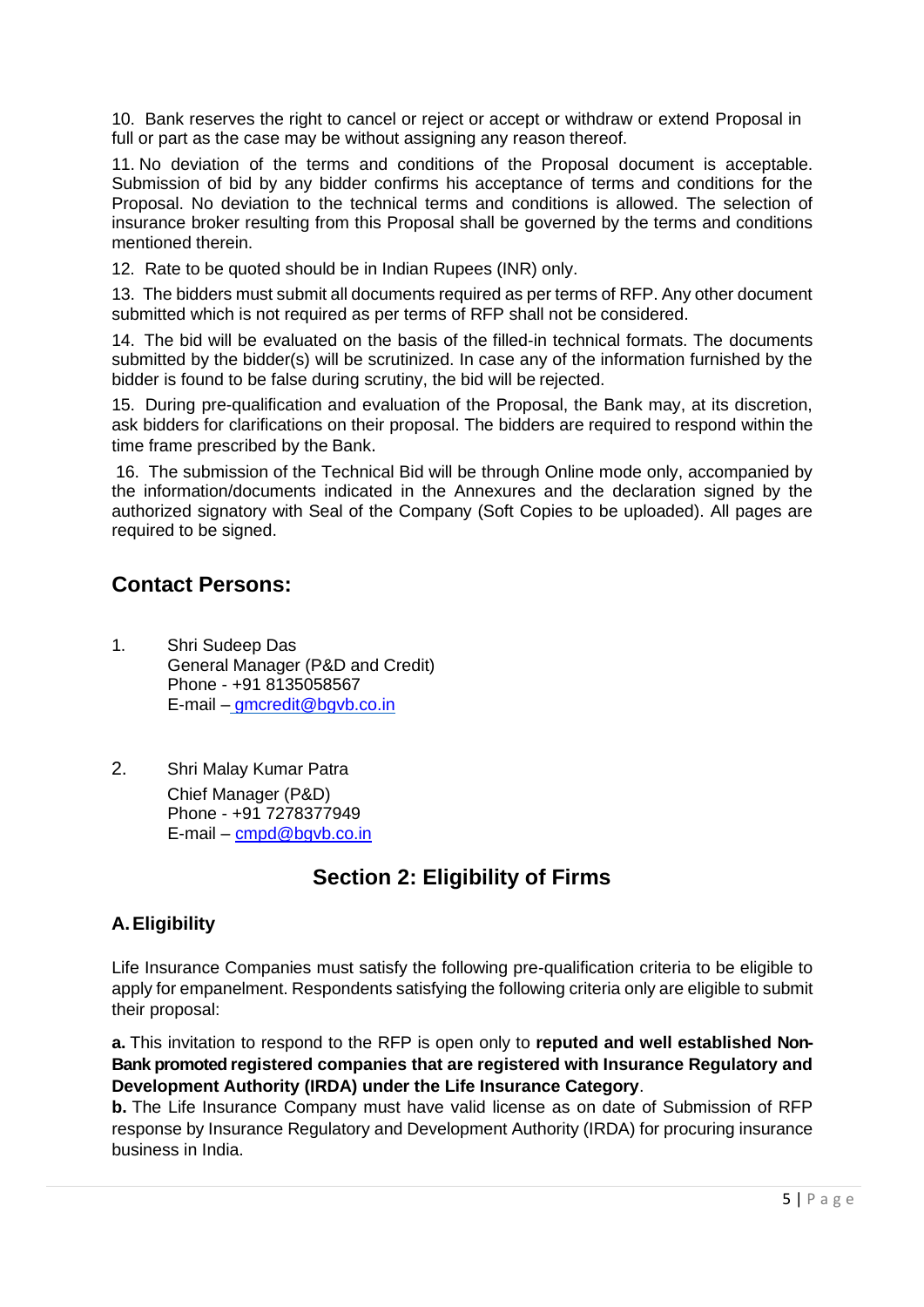**c.** The company should have been in existence in India for a period of at least seven (7) years as on March 31, 2021, and their licenses should current and valid as on date.

**d.** The company should have minimum solvency ratio of 1.50 as on 31.03.2021 (As per Audited Balance Sheet).

**e.** Should have branches at least in three (3) districts covered by BGVB.

**f.** The company should have a minimum claim settlement ratio (on basis of number of policies) of 90% as on 31.03.2021.

**g.** The company should have existing tie-up with at least one RRB.

**h.** The proposal of the firm which does not meet any of the above criteria will not be evaluated further.

### **B. Disqualifications**

Bank may at its sole discretion and at any time during the evaluation of proposal, disqualify any bidder, if the bidder:

- **a.** is found to have made misleading or false representations in the forms, statements and documents submitted in proof of the eligibility requirements;
- **b.** has failed to provide related clarifications, when sought; or
- **c.** has been suspended / delisted / blacklisted by any Govt. Ministry / Department / Public Sector Undertaking / IRDA / SEBI / IBA / Autonomous Body / Financial Institution / Court etc. for corrupt and fraudulent practices or blacklisted anytime in the past.

**The Bank shall be under no obligation to accept any offer received in response to this RFP and shall be entitled to reject any or all offers without assigning any reason whatsoeve**r. **The Bank may abort the entire process at any stage without thereby incurring any liability to the affected Bidder(s) or any obligation to inform the affected Bidder(s) of the grounds for Bank's action.**

The deadline for submission of the Proposals is mentioned in "**Most Important Dates for Bidders" on Page 3 of the document**. Proposals received after the specified time on the last date shall not be eligible for consideration and shall be summarily rejected.

Bank will not be responsible for any link or connectivity issue and submission of the "Bid" by way of e-mail is not acceptable. The bidders are required to submit soft copies of their bids electronically on the designated portal along with necessary documents & annexures, using valid Digital Signature Certificates. The instructions meant to assist the bidders in the form of a SOP is attached at the end of the document.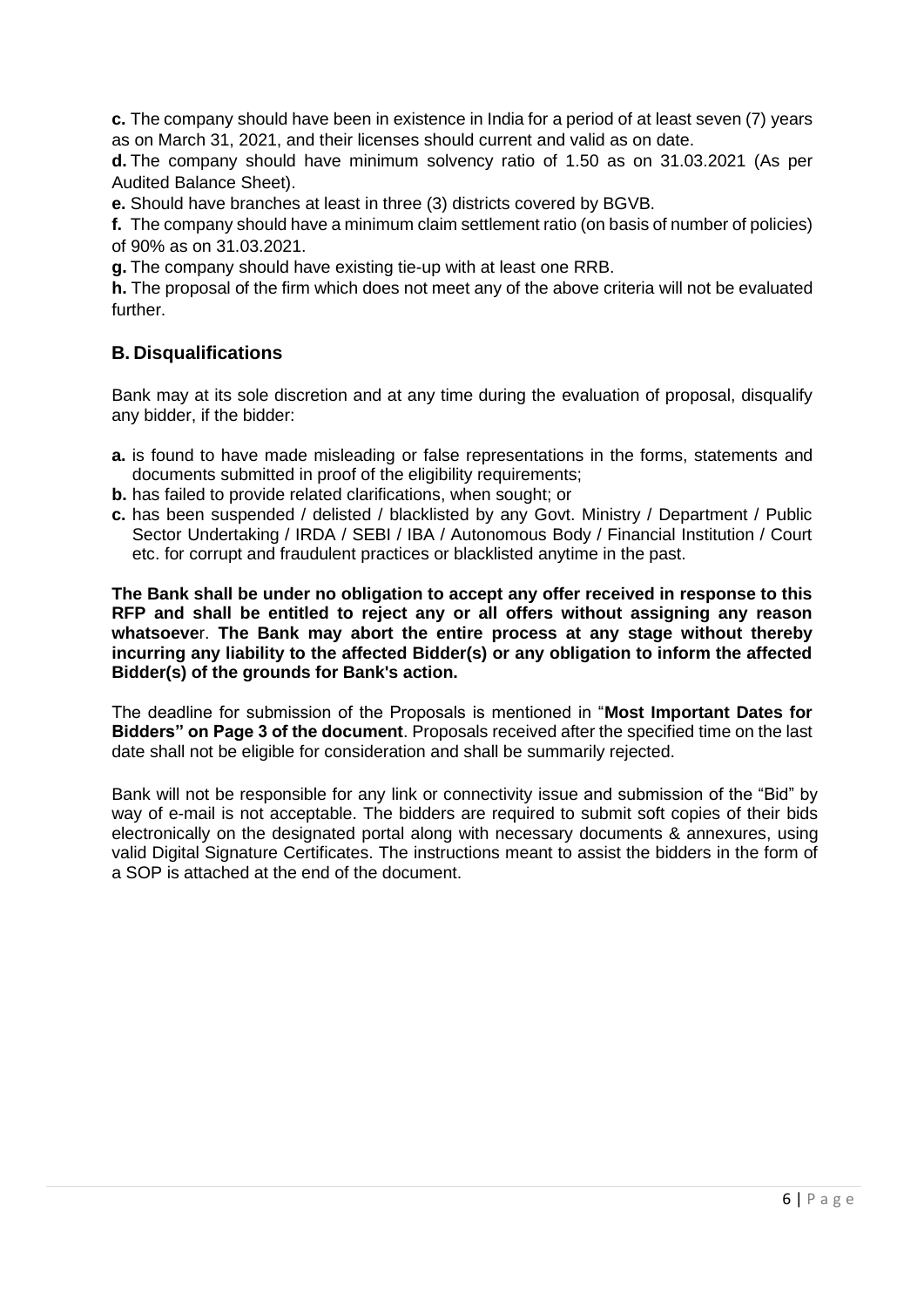# **Section 3: Scope of Work**

Bangiya Gramin Vikash Bank spreads amongst 12 (twelve) districts of West Bengal namely Uttar Dinajpur, Dakshin Dinajpur, Malda, Murshidabad, Nadia, North 24 Parganas, South 24 Parganas, Purba Midnapore, Paschim Midnapore including part of Jhargram, Bankura and Purulia with 587 branches as on 31.03.2021 along with 11 Regional Offices. All the branches are networked on the Core Banking Platform and spread across all the major centers in all population groups in those specified areas.

For further details please visit Bank's website **[https://bgvb.in](https://bgvb.in/)**

Bank is at present a Corporate Agent of M/s Life Insurance Corporation of India (LIC) & M/S PNB Metlife India Insurance Co. Ltd for distribution of Life insurance products. As per open Architecture policy of IRDAI (Registration of Corporate Agent Regulations 2015 w.e.f 1st April'2016), a Corporate Agent can have arrangements with three Life Insurance Companies for distribution of Life Insurance products. Hence, Bank is exploring the possibility of entering into Corporate Agency Distribution Arrangements with one more Life Insurance Company for selling of Life Insurance Policies to its Customers.

The Purpose of increasing the number of corporate arrangements under Life Insurance business is to offer Life Insurance products from different insurance companies to Bank's customer and to increase penetration of Life Insurance business amongst the Bank's existing customer base.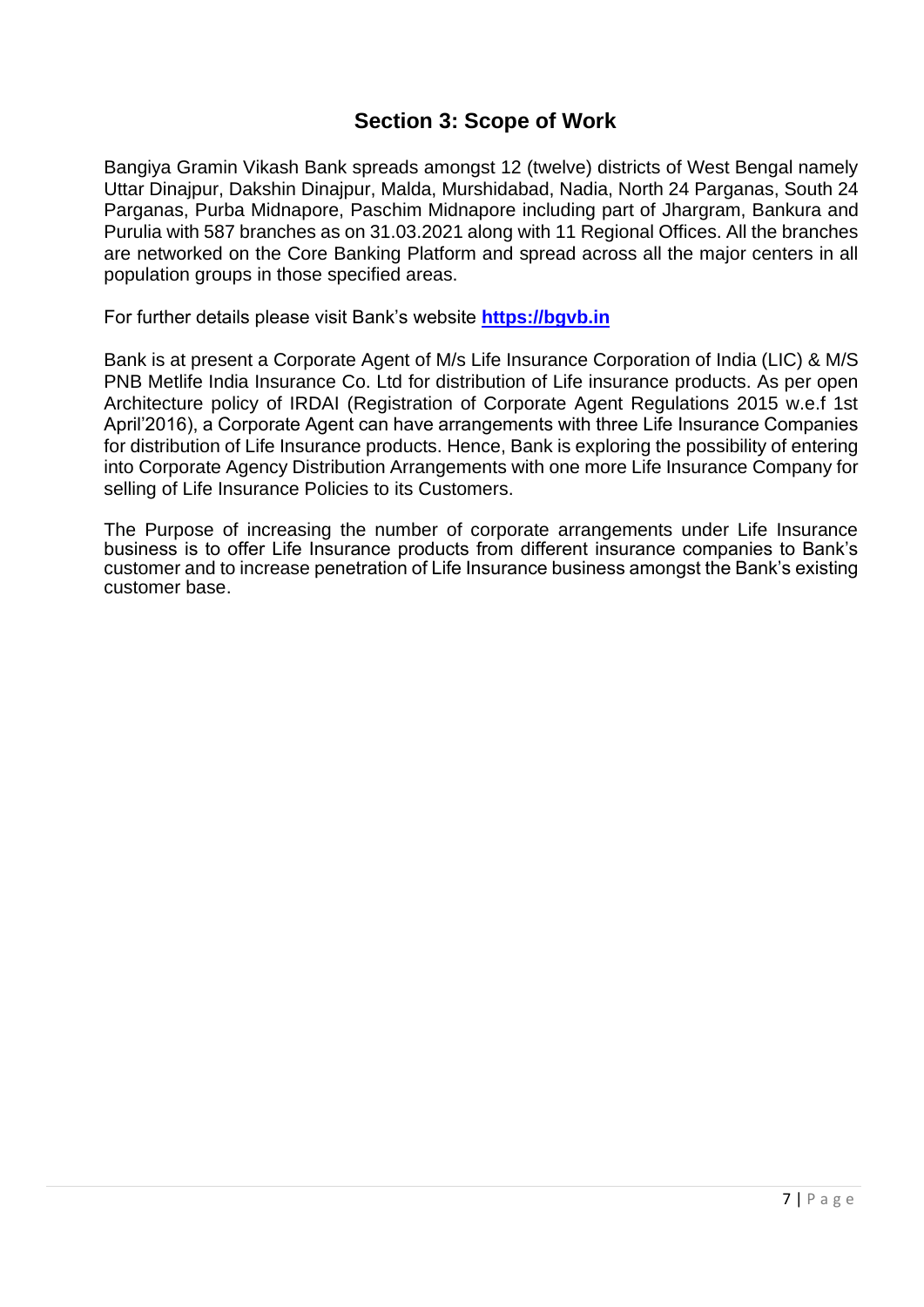# **Section 4: Assessment Criteria**

### **A. Proposal Requirements:**

1. In preparing their Proposal, Bidders are expected to examine in detail the documents required as per RFP and submit their Bid along with all documents as mentioned under RFP. Material deficiencies in providing information as requested may result in rejection of a Proposal.

While preparing the Proposal, the Bidder must give specific attention to the following:-

- a. The data should be furnished strictly in accordance with the format specified.
- b. All monetary numbers should be mentioned in Indian Rupees.
- c. Denomination in INR Crores is preferred for large numbers.

d. Annual numbers for Indian operations should be for Fiscal Year ending March 31'2021 unless otherwise specified.

e. All enclosures and documents required as per RFP are to be submitted as enclosures.

f. If Audited B/S & P/L, Financial Statement not yet audited, then certificate from Company Auditor will suffice the requirement.

- 2. Companies must qualify with minimum 50% marks in the technical evaluation. Top five qualified companies will be called for the presentation to the Evaluation Committee constituted for the purpose. In case of tie for the fifth place, all bidders in the fifth rank will be called for presentation.
- 3. The presentation should cover all aspects included in the scope of work as per this RFP. The Bidders may include specific value propositions / additions that they wish to provide. Bidders may also give complete details of their organizational structure, number of offices in India, experience in handling similar policies for Regional Rural Banks, Banks and PSUs which will be considered by the committee for evaluation.
- 4. The proposal should not contain any 'cancellation clause' or 'conditional clause'.

#### **B. Process to be adopted for Evaluation of the Bids:**

Step-1: A Bid shall be rejected, if it does not meet the bidder's eligibility criteria as elaborated under section "2", Point-"A" of this document. Only eligible Bids shall be taken up for further evaluation.

Step-2: Technical Evaluation of all eligible bids will be done on the basis of the information sought in Annexure-I to Annexure-XIV. This will carry a weightage of 70 marks.

| SI.<br>No. | <b>Parameters</b>                                 | <b>Marking criteria</b>                                                           | <b>Maximum</b><br><b>Marks</b> |
|------------|---------------------------------------------------|-----------------------------------------------------------------------------------|--------------------------------|
|            | No. of years of operation in India                | 15 Years+: 5 Marks<br>10 Years-15 Years: 3 Marks<br>Less than 10 years: 1 Marks   | 5                              |
| 2          | Total No. of RRB as Bank Partners                 | $1-2$ RRB = 1 mark<br>$3-4RRB = 3 marks$<br>$\Rightarrow$ RRB = 5 marks           | 5                              |
| 3          | Physical Branches (In Bank's Operational<br>Area) | Branches $<$ 20 = 1 Marks<br>Branches 20-30= 3 Marks<br>Branches $> 30 = 5$ Marks | 5                              |
| 4          | <b>Solvency Margins</b>                           | $1.5 - 2.0 = 1$ Marks<br>$2.1 - 3.0 = 3$ Marks<br>$>3.0=5$ Marks                  | 5                              |

The technical assessment will be done on the basis of the following parameters: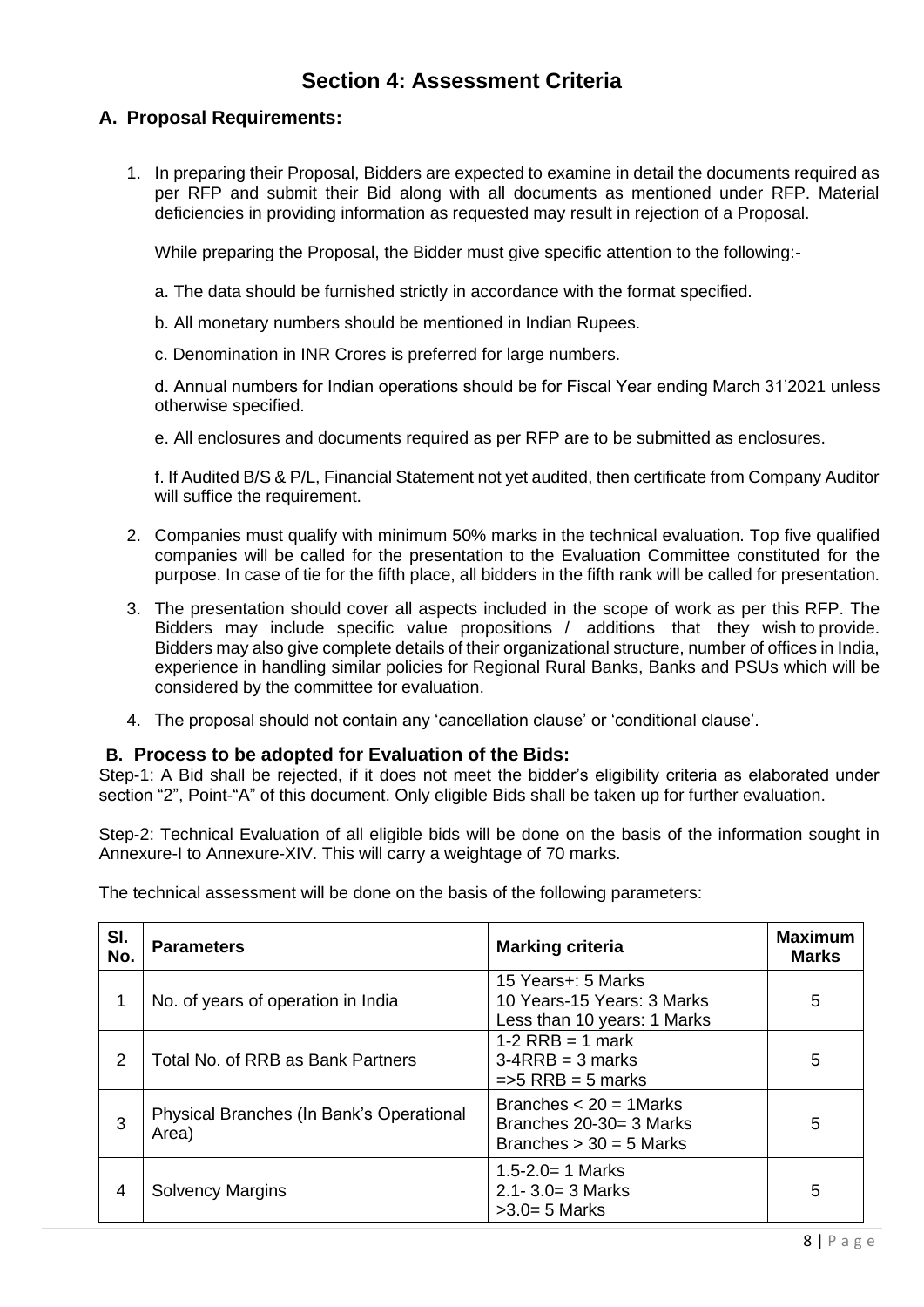| SI.<br>No.     | <b>Parameters</b>                                                                                       | <b>Marking criteria</b>                                                                                                                                                                                                                                | <b>Maximum</b><br><b>Marks</b> |
|----------------|---------------------------------------------------------------------------------------------------------|--------------------------------------------------------------------------------------------------------------------------------------------------------------------------------------------------------------------------------------------------------|--------------------------------|
| 5              | 13 <sup>th</sup> Month Persistency Ratio                                                                | More than 80%- 5 Marks<br>Above 60% up to 80%-3 Marks<br>Below 60%- 1 Marks                                                                                                                                                                            | 5                              |
| 6              | <b>IRDAI</b> Penalty                                                                                    | Within 1 $Yr = 0$ Marks<br>1 Yr to Less than 3 Yrs= 1 Marks<br>3 Yrs to Less than 5 Yrs= 2 Marks<br>5 Yrs to less than 10 Yrs= 3 Marks<br>10 Yrs and above= 4 Marks<br>$No = 5$ Marks<br>"Life Insurer blacklisted ever should<br>be given Zero Marks" | 5                              |
| $\overline{7}$ | Average Individual New Business Share<br>(%) under Bancassurance (Excluding<br>Renewal) - Last 03 years | Above 50%- 5 Marks<br>41%-50%- 4 Marks<br>31%-40%- 3 Marks<br>21%-30%- 2 Marks<br>20% or less- 1 Marks                                                                                                                                                 | 5                              |
| 8              | Net worth                                                                                               | Less than 2000 $\text{crs} = 1$ marks<br>2000 crs-3000 crs= 2 marks<br>3001 crs-4000 crs= 3 marks<br>4001 crs-5000 crs= 4 marks<br>$>5000$ crs = 5 Marks                                                                                               | 5                              |
| 9              | Asset Under Management (AUM) as on<br>31.03.2021 (₹Crore)                                               | Less than 5000 $Cr = 1$ marks<br>5000 Cr-6500 Cr= 2 marks<br>6501 Cr-8000 Cr= 3 marks<br>8001 Cr- 10000 Cr= 4 marks<br>$>10000$ Cr = 5 Marks                                                                                                           | 5                              |
| 10             | <b>Grievance Redressal</b>                                                                              | i) Between 96%-100%- 5 Marks<br>ii) Between 91%-95%- 4 Marks<br>iii) Between 86%-90%- 3 Marks<br>iv) Between 81%-85%- 2 Marks<br>v)Between 76%-80%- 1 Marks<br>vi)75% or less- 0 Marks                                                                 | 5                              |
| 11             | Market Share (New Business Premium as<br>on 31.03.2021)                                                 | Above 5%- 5 Marks<br>2.5%-5.0%-3 Marks<br>Less than 2.5%- 1 Marks                                                                                                                                                                                      | 5                              |
| 12             | Gross Written premium (₹Crore)                                                                          | Below 5000= 1 Marks<br>$5000 - 10000 = 3$ Marks<br>$>10000 = 5$ Marks                                                                                                                                                                                  | 5                              |
| 13             | <b>Claim Settlement Ratio</b>                                                                           | 98% or More: 5 Marks<br>96%-97.9%: 4 Marks<br>94%-95.9%: 3 Marks<br>92%-93.9%: 2 Marks<br>90%-91.9%: 1 Marks                                                                                                                                           | 5                              |
| 14             | Manpower Support to RRB covering<br>number of Branches per person                                       | More than 30 Branches: 1 Marks<br>15 to 30 Branches: 3 Marks<br>Less than 15 Branches: 5 Marks                                                                                                                                                         | 5                              |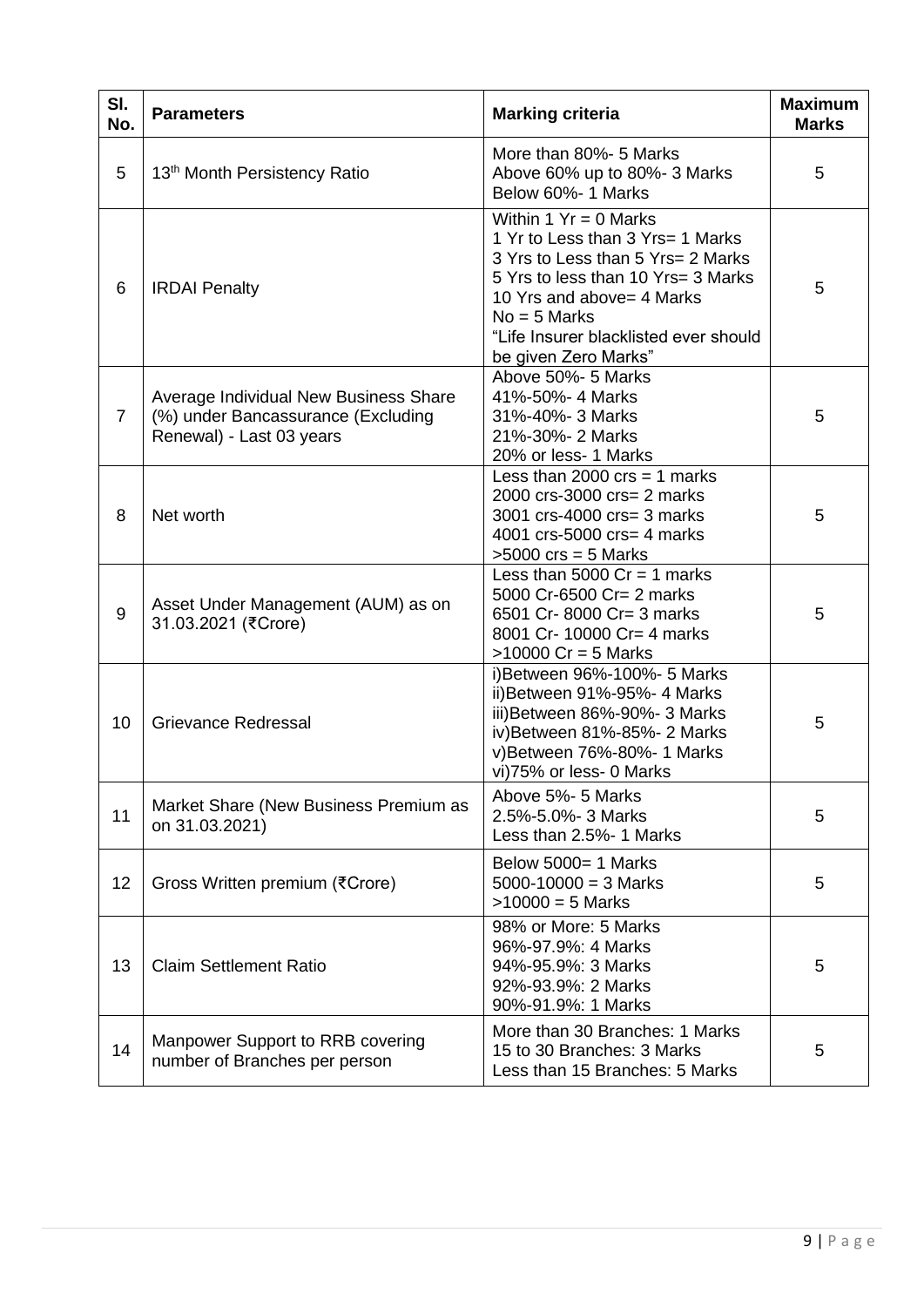Step-3: **Only top 5 Bidders in order of their ranking on the basis of marks obtained in Technical Evaluation will be invited for an online/ offline presentation on a specified day and time before the Selection Committee appointed by the Bank. This will carry a weightage of 30 marks.**

- Successful bidders will be intimated about the date & time of presentation and will have to make their travel and stay arrangements (if any) at their own cost. Bank will not bear the cost for the same.
- Bidders will be ranked on the basis of the sum total of the marks scored in Technical Evaluation process and the Presentations made by the shortlisted bidders.
- **The presentation should be strictly structured as per format provided in Annexure-XV – Presentation Highlights.**
- **EXED THE Bank reserves the right to accept or reject any application without assigning any reason whatsoever.**
- **•** In case the successful bidder is not agreeable to signing the service level agreement or impose any conditions not acceptable to the Bank or communicate any changes from its stated responses in the RFP or presentation made to the Bank which may not be acceptable to the Bank, the Bank on its sole discretion may decide to partner with the next ranked bidder. Here, it would be pertinent to mention that Bank shall be within its rights to stipulate such terms and conditions as it may deem fit. including the best practices to be followed by the Insurance Companies and those practices which should not be adopted in the Service Level Agreement.

### **C. Bangiya Gramin Vikash Bank reserves the right to**:

1. Reject any or all responses received in response to the RFP without assigning any reason whatsoever.

- 2. Cancel the RFP / Proposal at any stage, without assigning any reason whatsoever.
- 3. Waive or Change any formalities, irregularities, or inconsistencies in this proposal (format and delivery). Such a change / waiver would be duly and publicly notified by issuing corrigendum against the Proposal on BGVB website.

4. Extend the time for submission of all proposals and such an extension would be duly notified on BGVB website.

5. Select the next most responsive bidder if the first most responsive bidder evaluated for selection fails to result in an agreement within specified time frame.

6. Share the information / clarifications provided in response to RFP by any bidder, with all other bidder(s) / others, in the same form as clarified to the bidder raising the query.

#### **D. Bid Submission**

1. The submission of the Technical Bid will be through online mode only. The bidders are required to submit soft copies of their bids electronically on the designated portal along with necessary documents & annexures, using valid Digital Signature Certificates. The instructions meant to assist the bidders in the form of a SOP is attached at the end of the document.

2. The last date for submission of proposal is 1500 hrs on  $27<sup>th</sup>$  January, 2022. Applications received thereafter may be rejected.

3.The bid should be signed by the bidder or any person duly authorized to bind the bidder to the contract. The signatory should give a declaration and through authenticated documentary evidence establish that he/she is empowered to sign the Proposal documents and bind the bidder. All pages of the Proposal documents except company brochures, if any, are to be signed by the authorized signatory.

4.The bid should contain no interlineations, erasures or over-writings except as necessary to correct errors made by the bidder. In such cases, the person/s signing the bid should authenticate all such corrections by putting his / her full signature.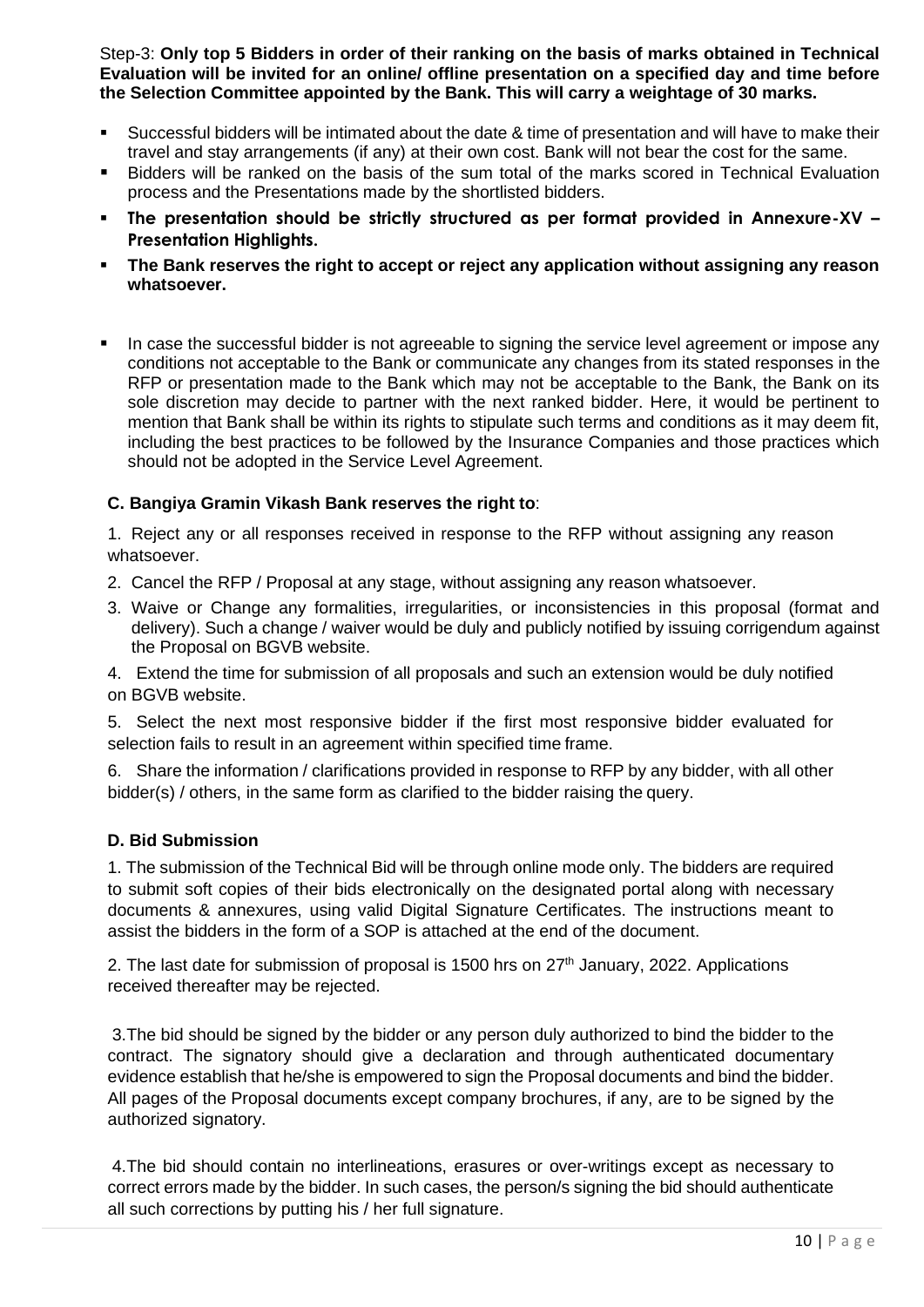5. The bidder is expected to examine all instructions, forms, terms and conditions and technical specifications in the Bidding Documents. Failure to furnish any information required by the Bidding Documents or submission of a bid not substantially responsive to the Bidding Documents in every respect will be at the Bidder's risk and may result in rejection of the bid.

6. No columns of the Proposal should be left blank. Offers with insufficient information and Offers which do not strictly comply with the stipulations given above, are liable for rejection.

#### **E. Clarification and Amendment of RFP Documents**

The Bidder may request a clarification on any clause in the RFP document up to **1700 hrs. January 13, 2022.** Any request for clarification must be sent by the bidders in writing in the same serial order of that of the RFP by mentioning the relevant page number and clause number of the RFP strictly in the format given below:-

| SI.<br>No. | Page | Point/<br>section | <b>Clarification point as</b><br><b>Stated in the RFP</b><br>document | Queries/<br><b>Suggestion</b> | <b>Explanation/</b><br>Remark, if any |
|------------|------|-------------------|-----------------------------------------------------------------------|-------------------------------|---------------------------------------|
|            |      |                   |                                                                       |                               |                                       |

All communications regarding points requiring clarifications and any doubts must be sent by the bidders in standard electronic means to [cmpd@bgvb.co.in](mailto:cmpd@bgvb.co.in) **with cc to** [gmcredit@bgvb.co.in.](mailto:gmcredit@bgvb.co.in) All queries/ suggestions to be sent in a single mail. No repeat queries/ suggestion will be entertained. The Bank will respond in writing or by standard electronic means and load the responses on its website latest by **January 19, 2022**.

At any time before the submission of Proposals, the Bank may amend the RFP by issuing an addendum and hosting it in the Bank's website. The addendum will be binding on all the bidders. To give Bidders reasonable time in which to take an amendment into account in their Proposals the Bank may, if the amendment is substantial, extend the deadline for the submission of Proposals.

### **F. RFP Terms & Conditions**

The following additional terms and conditions shall apply to the evaluation process:

**(a) Bidder warranties** - By submitting a Response, Bidder represents and warrants to BGVB that, as at the date of submission:

(i) the Bidder has fully disclosed to BGVB in its Responses all information which could reasonably be regarded as affecting in any way BGVB's evaluation of the Response;

(ii) all information contained in the Bidder's Response is true, accurate and complete and not misleading in any way;

(iii) no litigation, arbitration or administrative proceeding is presently taking place, pending or to the knowledge of the Bidder threatened against or otherwise involving the Bidder which could have an adverse effect on its business, assets or financial condition or upon BGVB's reputation if the Response is successful;

(iv) the Bidder will immediately notify BGVB of the occurrence of any event, fact or circumstance which may cause a material adverse effect on the Bidder's business, assets or financial condition, or BGVB reputation or render the Bidder unable to perform its obligations under the BGVB agreement, if any or have a material adverse effect on the evaluation of the responses by BGVB; and

(v) The Bidder has not and will not seek to influence any decisions of BGVB during the evaluation process or engage in any uncompetitive / unfair behaviour or other practice which may deny legitimate business opportunities to other Bidders.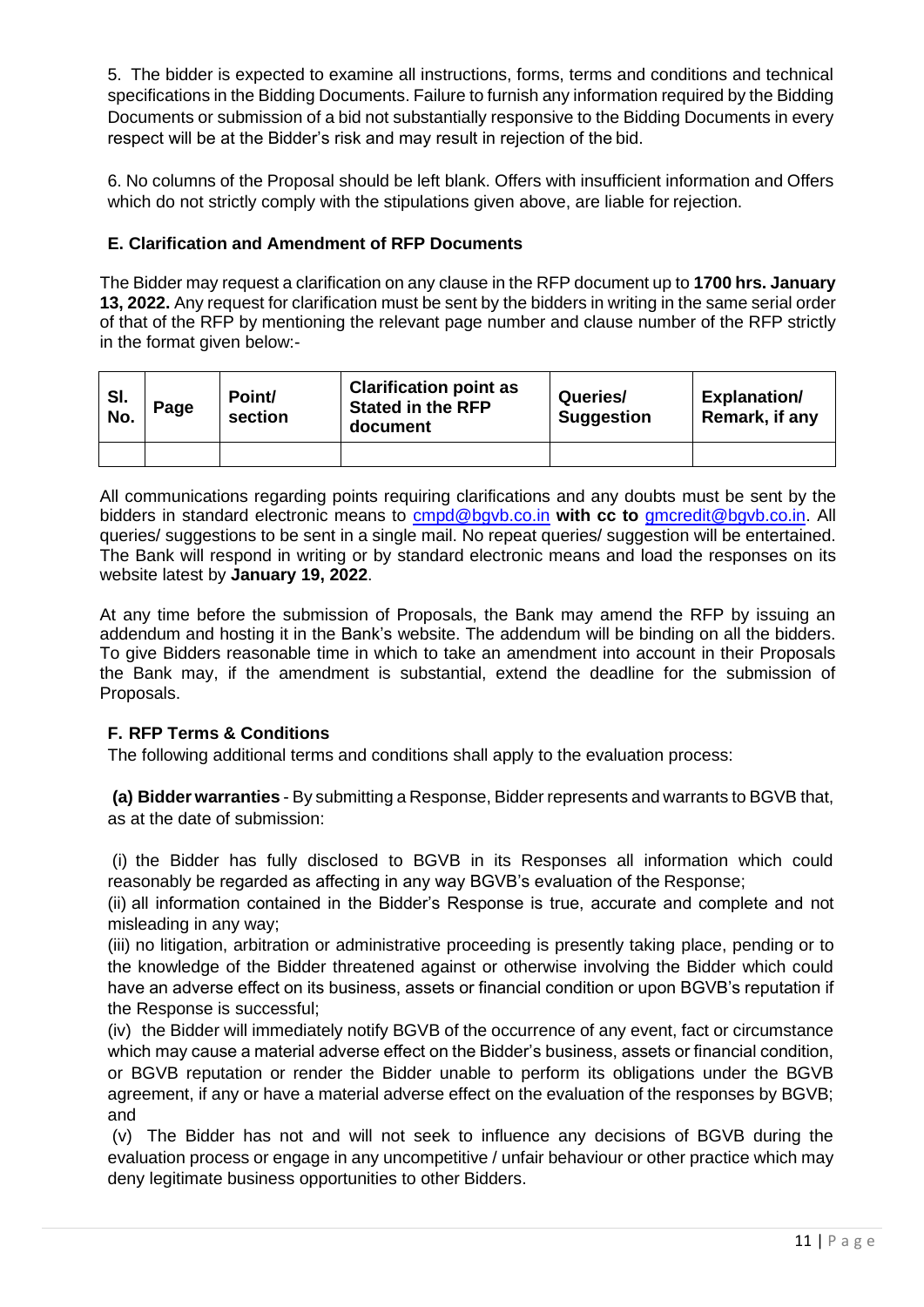**(b) Confidentiality** – Bidder must keep confidential any information received from or about BGVB as a result of or in connection with the submission of the Response. All such information received from BGVB, including those in subsequent communications, shall be deemed confidential and may be used only in connection with the preparation of Bidder's Response. Unless expressly agreed in writing prior to submissions, bidder responses are not confidential and may be used by BGVB in whole or part. BGVB however, will not disclose the information provided by Bidder in a Response other than to its affiliates or to its professional advisors, unless required otherwise by any provisions of law. Additionally and at any point of the evaluation and selection process, BGVB may require the Bidder to execute a 'Non-Disclosure Agreement' (NDA), if the Bidder has not executed an NDA with BGVB previously.

**(c) Disclaimer** – Whilst all reasonable care has been taken in compiling this RFP document, and the figures, documents and details in this document or in subsequent communications hereafter are presented in good faith; no warranty or guarantee (express or implied) is given by BGVB as to the completeness or accuracy of the responses or any information provided in or in connection with it. Further, to the maximum extent permitted by law:

- i. BGVB, its officers, employees and agents will not be liable in any way whatsoever for any loss, damage, cost or expense (including without limitation any liability arising from any fault or negligence on their part) arising from the evaluation process; and
- ii. Each Bidder indemnifies BGVB from all claims, suits, demands, proceedings, actions, liabilities, damages and costs which may arise under statute, law, equity or otherwise arising form, whether directly or indirectly, or in connection with the evaluation and selection process.

**(d)** This RFP is not an offer to contract, nor should it be construed as such; it is a definition of specific BGVB requirements and an invitation to recipients to submit a responsive proposal addressing such requirements. BGVB reserves the right to not to make any selection and / or not enter into any agreement pursuant to this RFP.

**(e)** It should be understood that your response to this RFP constitutes an offer to do business on the terms stated in your response and that, should a contract be awarded to you, BGVB may, at its option, incorporate all or any part of your response to this RFP in the contract. BGVB reserves the right to accept your offer without further discussions and without any additional opportunity for you to amend, supplement or revise your submitted offer.

**(f) BGVB's right to verify** - BGVB reserves the right to conduct a site survey or obtain other evidence of facilities, resources, and managerial, financial and Bidder performance abilities prior to announcing the successful Bidder or awarding an agreement under this evaluation process.

**(g) Financial documents** - BGVB may request additional financial/business information from the Bidder at its discretion.

**(h) Termination/or suspension of evaluation process** - BGVB reserves the right to suspend or terminate the Bidder evaluation process (in whole or in part) at any time in its absolute discretion and without liability to the Bidder or any third party. Bidders will be notified if any suspension or termination occurs but BGVB is not obliged to provide any reasons.

**(i) Other Rights** - Without limiting its rights under any other clause of this evaluation process or at law, and without liability to the Bidder or any third party, BGVB may at any stage of the evaluation process:

- Require additional information from a Bidder;
- Change the structure and timing of the evaluation process;
- Terminate further participation in the evaluation process by a Bidder;
- Negotiate with more than one Bidder;
- Terminate negotiations being conducted with a Bidder;
- Vary or extend the timetable and evaluation process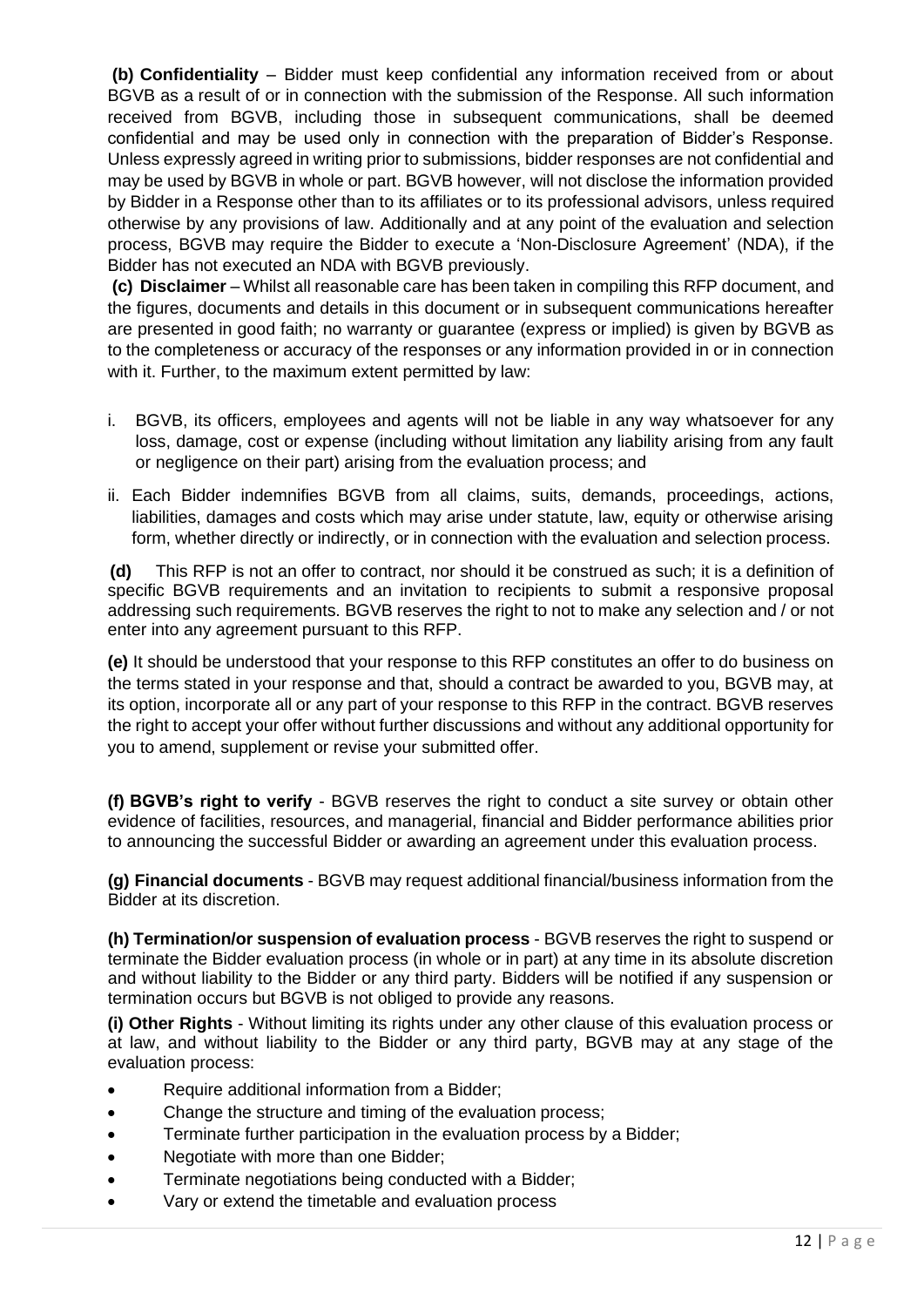- Accept any non-complying Response; or
- Vary the terms and conditions of the evaluation process or specifications or requirements at any time.

**(j) Responsibility for Costs** - Bidder is responsible for all costs, expenses or liabilities incurred by them or on their behalf in relation to the evaluation process (including in relation to providing BGVB with the response, the revised response or any additional information).

**(k) Non-Reliance by Bidder** – The Bidder, by submitting a Response, acknowledges that:

(i) it does not rely on any information, representation or warranty, whether oral or in writing or arising from other conduct, other than that specified in this RFP or otherwise provided by BGVB in writing;

(ii) it has made its own inquiries as to regarding the risks, contingencies and other circumstances that may have an effect on the Bidder's Response as well as the accuracy, currency or completeness of such information; and

**(l) BGVB's right to vary** - BGVB reserves the right to vary any aspect of this evaluation process / RFP without liability to Bidder. Where BGVB varies any aspect of this evaluation process or the RFP, BGVB shall notify that variation.

**(m) Incorporation of Responses into agreement** - The successful Bidder as concluded by BGVB shall sign a Service Level Agreement (SLA). BGVB may, at its sole discretion, incorporate any portion of any successful Response of a successful Bidder in to the final SLA agreement.

**(n) Precedence of Documents** - If there is any inconsistency between the terms of this RFP and any of its annexures, schedules or attachments then, unless the contrary is explicitly stated in this RFP, the terms of the RFP will prevail to the extent of any inconsistency.

**(o) Governing Laws & Dispute Resolution -** The RFP and selection process shall be governed by and construed in accordance with the laws of India. Any dispute arising out of the RFP process shall be referred to arbitration under the Arbitration & Conciliation Act, 1996. The arbitral tribunal shall consist of three arbitrators - one each to be appointed by BGVB and Bidder and the two appointed arbitrators then appointing an umpire. The venue of arbitration shall be Kolkata. Any appeal will be subject to the exclusive jurisdiction of courts at Kolkata.

**(p) Governing Language** – The proposal, all correspondences / communications and other documents pertaining to the contract shall be written in English

**(q) Force Majeure** – Any failure or delay by Insurance Broker or Bank in performance of its obligation, to the extent due to any failure or delay caused by fire, flood, earthquake or similar elements of nature, or acts of God, war, terrorism, riots, civil disorders, rebellions or revolutions, acts of government authorities or other events beyond the reasonable control of non-performing Party

i.e. a Force Majeure event is not a default or a ground for termination. If Force Majeure event arises the Insurance Broker shall promptly notify Bank in writing of such conditions and the cause thereof. Unless otherwise agreed by BGVB in writing, the Insurance Broker shall continue to perform its obligations under the contract as far as is reasonably practical, and shall seek all reasonable alternative means for performance not prevented by the Force Majeure event.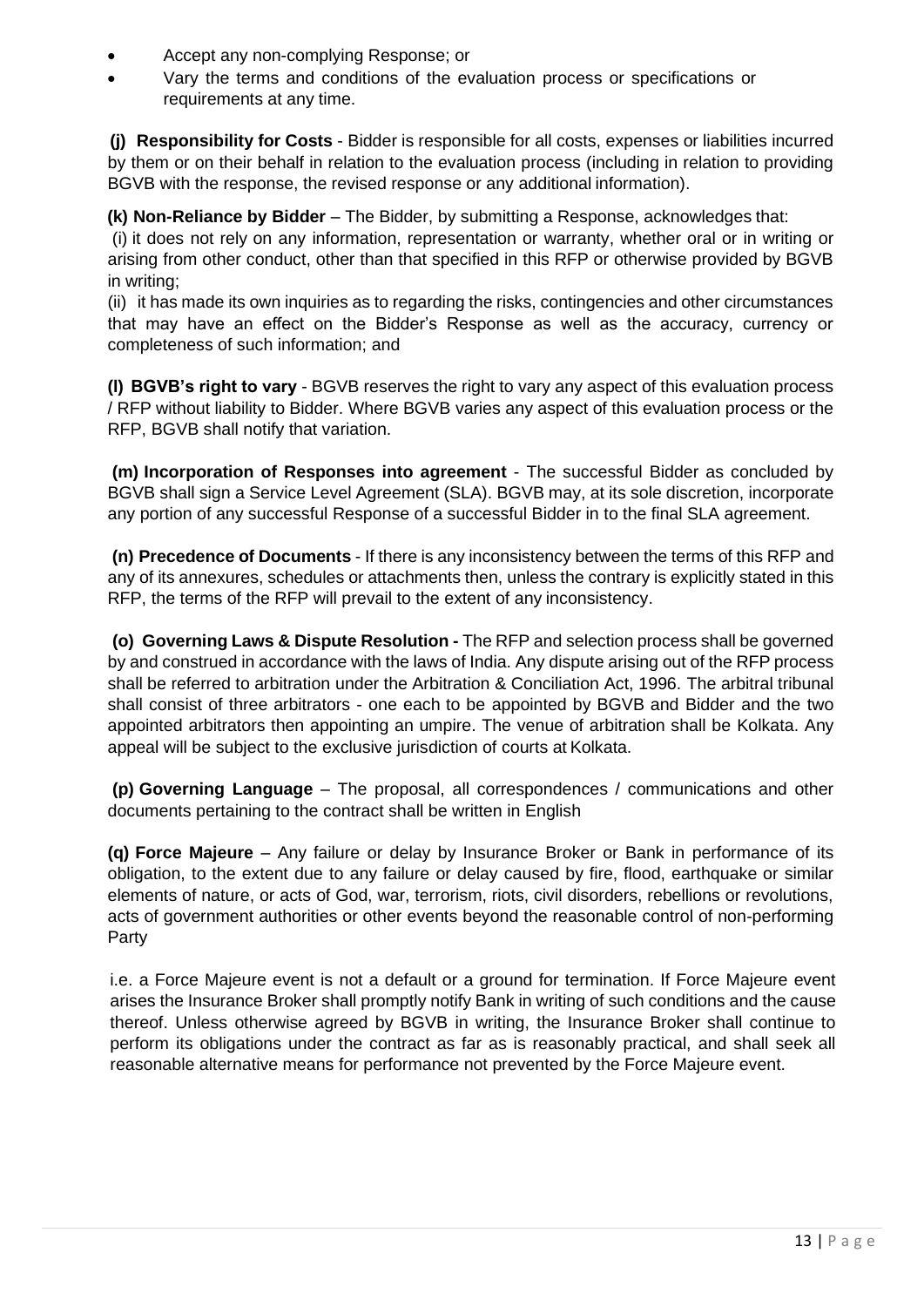#### **Annexure-I Undertaking by Bidder (To be submitted on Company Letter head)**

To: General Manager (P&D) Bangiya Gramin Vikash Bank Head Office-Chuanpur, NH-34, Berhampur P.O- Berhampur, Dist – Murshidabad West Bengal, Pin-742101

Dear Sir/ Madam,

### **Sub: RFP for proposed Corporate Agency Arrangement with BGVB for Life Insurance Business**

1. We, the undersigned are duly authorized to represent and act on behalf of [insert] **("Bidder")** in terms of the enclosed Board Resolution at Annexure-XIV.

2. Having reviewed and fully understood all information provided in the Request for Proposal Document dated [insert] ("RFP") issued by the Bank, [Bidder] is hereby submitting the Bid. As required we are enclosing the following:-

a. Bid as per the RFP.

b. Other details and supporting documents (as applicable) in response to the requirements outlined in the RFP.

3. Our Bid is unconditional, valid and open for acceptance by Bank up until 180 days from the last date of submission of the RFP.

4. We undertake that we shall make available to the Bank, any additional information/ clarification it may find necessary or require to supplement or authenticate the Bid.

5. We hereby agree, undertake and declare as under:-

a. We have examined the RFP document and have no reservations with respect to the same.

b. Our Bid is, in all respects, compliant with the requirements of the RFP. Without prejudice to the foregoing, notwithstanding any qualifications or conditions, whether implied or otherwise, contained in our Bid, we hereby represent and confirm that our Bid is unqualified and unconditional and is without any deviations, conditions or any assumptions in all respects.

c. Notwithstanding any qualifications or conditions, whether implied or otherwise, contained in our Bid, we hereby agree and undertake to keep this Bid valid and open for acceptance without unilaterally varying or amending its terms for the period, including any extended period, as specified in accordance with the RFP.

d. We declare that in the event that the Bank discovers anything contrary to our above declarations, it is empowered to forthwith disqualify us and our Bid.

e. We undertake that in case due to any change in facts or circumstances or applicable law during the Bidding process, we are disqualified in terms of the RFP, we shall intimate the Bank of the same immediately.

f. We further declare that we have not been declared ineligible for corrupt or fraudulent practices in any bid process and have not been blacklisted by any Nationalized Bank/ Bank/ Finance Company or Regulatory Authority anytime in the past.

g. We confirm that the Bank and its authorized representatives are hereby authorized to conduct any inquiry or investigation to verify the veracity of the statements, documents, and information submitted in connection with this Bid and to seek clarifications from our employees and clients regarding any financial and technical aspects.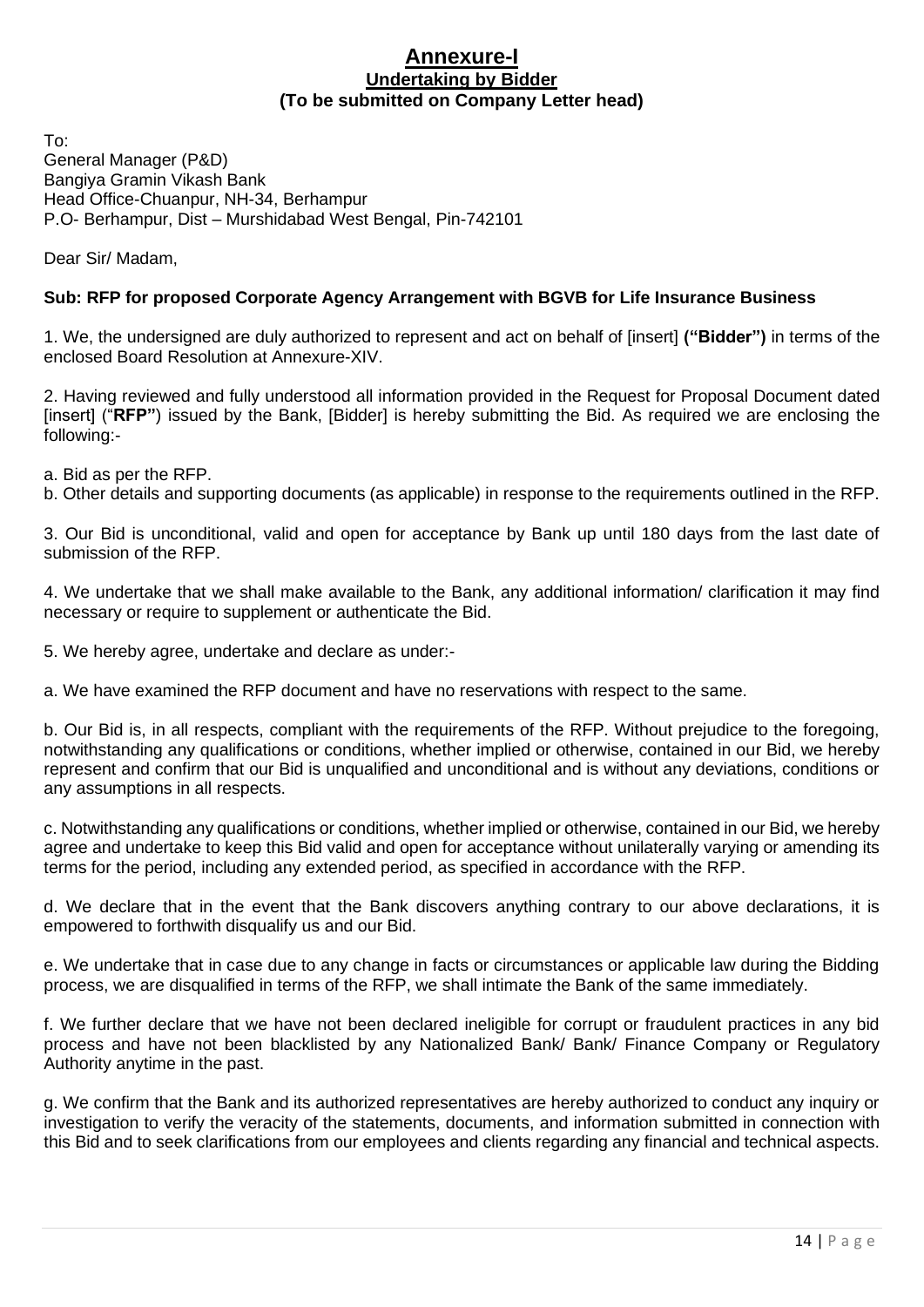h. This letter will also serve as authorization to any individual or authorized representative of any entity referred to in the supporting information, to provide such information deemed necessary and requested by BGVB to verify statements and information provided in this Bid, or with regard to our resources, experience, and competence.

i. We hereby irrevocably waive any right which we may have at any stage at Court of law or howsoever otherwise arising to challenge or question any decision taken by the Bank in connection with the selection of the Bidder, or in connection with the Bidding process itself, in respect of the above mentioned Proposed Corporate Agency Tie-up and the terms and implementation thereof.

j. This letter also serves as an authority to the Bank to furnish any information related to the Bidder in relation to the proposed Corporate Agency Tie-up Arrangement to any Regulatory / Statutory Authority in India to which the Bank & its proposed Corporate Agency Arrangement is subjected to.

6. We understand that:-

a. All information submitted under this Bid shall remain binding upon us.

b. The Bank may in their absolute discretion reject or accept any Bid.

c. We acknowledge the Right of the Bank to reject our Bid without assigning any reason for the Proposed Tieup and also to reject all Bids (Proposals). We hereby waive our right to Challenge the same on any account whatsoever.

d. Bank is not bound to accept any Bid that it may receive pursuant to the RFP.

7. We acknowledge that the Bank will be relying on the information provided in the Bid and the Documents accompanying such Bid for selection of the Bidders and we declare that all statements made by us and all the information pursuant to this letter are complete, true and accurate to the best of our knowledge and belief.

8. We hereby unconditionally undertake and commit to comply with the timelines as specified in terms of the RFP or as extended by the Bank from time to time at its sole discretion.

9. This Bid shall be governed by and construed in all respects according to the laws of India. Courts in Kolkata, India, shall have exclusive jurisdiction in relation to any dispute arising from the RFP, this Bid and the Bid process.

10. All the terms used herein but not defined, shall have the meaning as ascribed thereto under the RFP.

We confirm that we are complying with all IRDAI Regulations /Guidelines as applicable.

Name of the Bidder

**Signature of the Authorized Person** 

**Name of the Authorized Person** 

**Company rubber stamp/seal**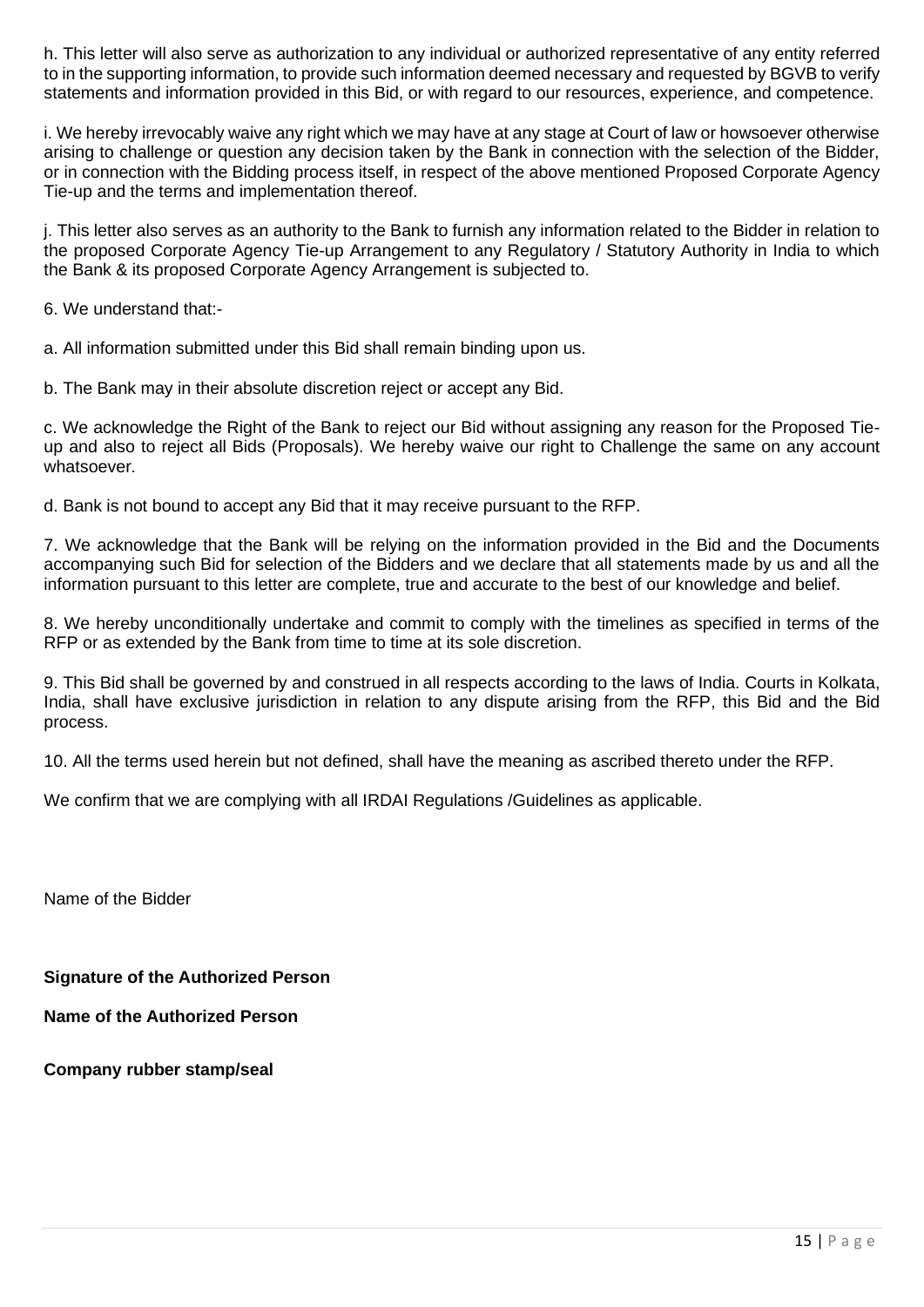### **Annexure-II Particulars of the Company (PART-A)**

| <b>SL</b>      | <b>Particulars</b>                                          | <b>Responses</b> |         |                     | <b>Documents to be</b><br>submitted                      |
|----------------|-------------------------------------------------------------|------------------|---------|---------------------|----------------------------------------------------------|
|                | Name of the Applicant Company                               |                  |         |                     |                                                          |
|                | <b>Address Corporate Office</b>                             |                  |         |                     | Copy of Certificate                                      |
| 1              | Website                                                     |                  |         |                     | under Companies Act                                      |
|                | Board Number - Corporate<br>Office                          |                  |         |                     |                                                          |
| $\overline{2}$ | Is the Company Bank Promoted?                               |                  |         |                     | Same as above                                            |
|                | Names of the JV Partners & % of                             |                  |         |                     |                                                          |
| 3              | shareholdings as on 31.03.2021                              |                  |         |                     | Copy of Certificate                                      |
|                |                                                             |                  |         | under Companies Act |                                                          |
| 4              | <b>Year of Establishment</b>                                |                  |         |                     | License Copies                                           |
|                |                                                             |                  |         |                     | (including renewal)                                      |
| 5              | Month & Year of<br><b>Commencement of Business</b>          |                  |         |                     | License Copies                                           |
|                | (MM/YYYY)                                                   |                  |         |                     | (including renewal)                                      |
| 6              | Type of License                                             |                  |         |                     | License Copies<br>(including renewal)                    |
| $\overline{7}$ | <b>PAN &amp; GSTIN No</b>                                   |                  |         |                     | PAN & GSTN Copy                                          |
|                | Number of years in operation in                             |                  |         |                     | License Copies                                           |
| 8              | India i.e. License Issuance<br>/Renewal Date License Copies |                  |         |                     | (including renewal) &<br>Memorandum of                   |
|                | (including renewal)                                         |                  |         |                     | Association                                              |
| 9              | Number of Branches (As on                                   |                  |         |                     | <b>Auditors' Certificate</b>                             |
|                | March 31, 2021)<br>Employee Strength (As on March           |                  |         |                     |                                                          |
| 10             | 31, 2021)                                                   |                  |         |                     | <b>Auditors' Certificate</b>                             |
| 11             | Market Share (%) - New Business                             | 2018-19          | 2019-20 | 2020-21             | Self Declaration on the                                  |
|                | Premium                                                     |                  |         |                     | letterhead of Company                                    |
|                | <b>Financial Information</b>                                | 2018-19          | 2019-20 | 2020-21             |                                                          |
|                | 1. Paid-up Capital (₹ Crore)                                |                  |         |                     |                                                          |
|                | 2. Revenue (₹ Crore)<br>3. Accumulated Profit after Tax     |                  |         |                     |                                                          |
| 12             | (₹ Crore)                                                   |                  |         |                     | <b>Audited Balance Sheets</b><br>& Auditor's Certificate |
|                | 4. Net Worth (₹ Crore)                                      |                  |         |                     |                                                          |
|                | 5. Total Asset Under                                        |                  |         |                     |                                                          |
|                | Management- AUM (₹ Crore)<br>6. Solvency Ratio              |                  |         |                     |                                                          |
|                | <b>Business Information</b>                                 | 2018-19          | 2019-20 | 2020-21             |                                                          |
|                | 1. Number of Policies                                       |                  |         |                     |                                                          |
| 13             | 2. First Year Premium (₹ Crore)                             |                  |         |                     | <b>Auditors' Certificate</b>                             |
|                | 3. Gross Written Premium (₹                                 |                  |         |                     |                                                          |
|                | Crore)                                                      |                  |         |                     |                                                          |
|                | <b>Claim Settlement</b>                                     | 2018-19          | 2019-20 | 2020-21             |                                                          |
| 14             | Total Claims Paid (₹ Crore)                                 |                  |         |                     |                                                          |
|                | Claims Settlement Ratio -<br>Individual                     |                  |         |                     | <b>Auditors' Certificate</b>                             |
|                | Claims Settlement Ratio - Group                             |                  |         |                     |                                                          |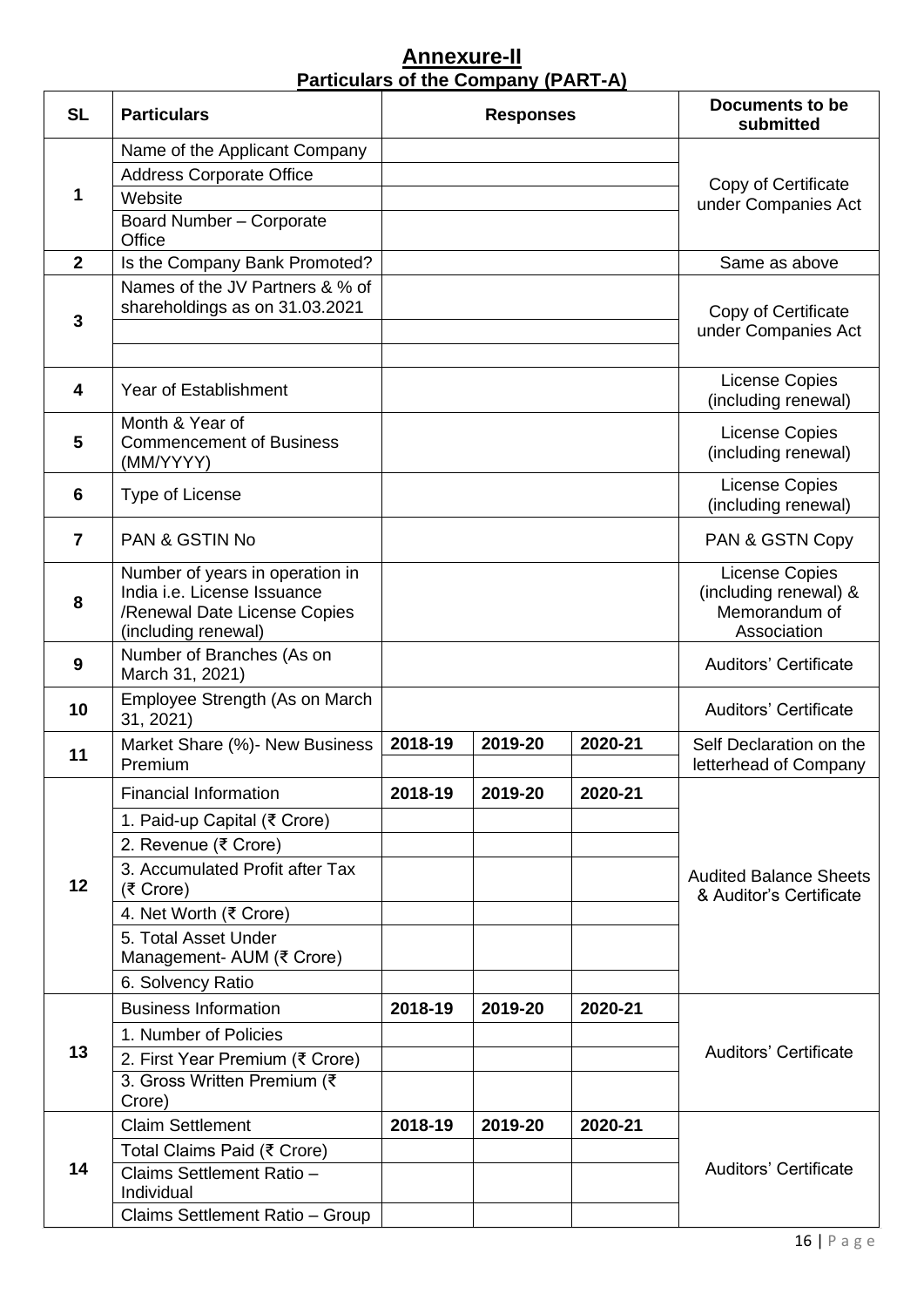### **Annexure-II**

### **Particulars of the Company (PART-B)**

**1. Please provide the List of Top of Management Executives with Names, Designations and E Mail id's.**

| <b>Name</b> | <b>Designation</b> | <b>E-Mail ID</b> |
|-------------|--------------------|------------------|
|             |                    |                  |
|             |                    |                  |
|             |                    |                  |
|             |                    |                  |
|             |                    |                  |
|             |                    |                  |

**2. Please provide the present hierarchy of Bancassurance Department in your organization.**

**3. Please provide District Wise list of number of Physical branches in West Bengal as on March 31, 2021.**

| SL. No. | <b>District in West Bengal</b> | <b>Number of Branches</b> |
|---------|--------------------------------|---------------------------|
|         | <b>Uttar Dinajpur</b>          |                           |
| 2       | Dakshin Dinajpur               |                           |
| 3       | Malda                          |                           |
| 4       | Murshidabad                    |                           |
| 5       | Nadia                          |                           |
| 6       | North 24 Parganas              |                           |
|         | South 24 Parganas              |                           |
| 8       | Purba Midnapore                |                           |
| 9       | Paschim Midnapore              |                           |
| 10      | Jhargram                       |                           |
| 11      | <b>Bankura</b>                 |                           |
| 12      | Purulia                        |                           |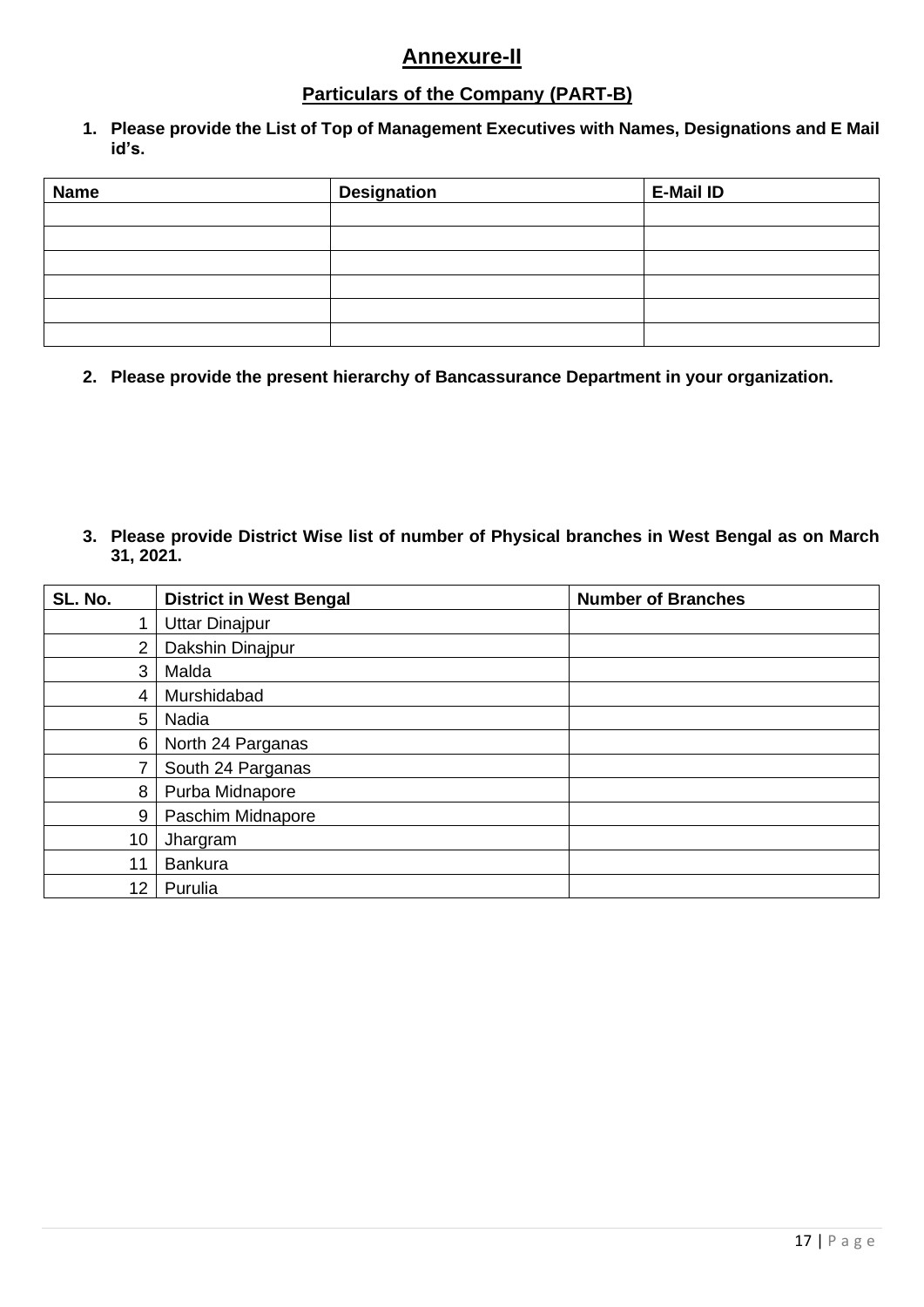## **Annexure-III**

### **Product Portfolio**

#### **Provide the New Business Product Portfolio for FY 2020-21**

| Name of the<br><b>Product</b> | <b>Product Category (e.g.</b><br><b>Endowment, Money</b><br>Back, Term etc.) | <b>New Business</b><br><b>Premium (FY 2020-21)</b> | <b>NBP as % of Total</b><br><b>Business Premium</b> |
|-------------------------------|------------------------------------------------------------------------------|----------------------------------------------------|-----------------------------------------------------|
|                               |                                                                              |                                                    |                                                     |
|                               |                                                                              |                                                    |                                                     |
|                               |                                                                              |                                                    |                                                     |
|                               |                                                                              |                                                    |                                                     |
|                               |                                                                              |                                                    |                                                     |
|                               |                                                                              |                                                    |                                                     |
|                               |                                                                              |                                                    |                                                     |
|                               |                                                                              |                                                    |                                                     |
|                               |                                                                              |                                                    |                                                     |
|                               |                                                                              |                                                    |                                                     |

### **Annexure-IV**

### **Product & Commission**

**Provide the details of the Products Offered and Commission details in the format as given below for FY 2020-21 (IRDA approved commission only):**

| Name of<br>the<br><b>Product</b> | <b>Classification</b><br>according to<br><b>IRDAI</b><br><b>Notification</b> | <b>Product</b><br>Category<br>(e.g.<br>Endowment,<br><b>Money</b><br>Back, Term<br>etc.) | <b>Maximum</b><br>1st Year<br><b>Commission</b><br>approved by<br><b>IRDA</b> | <b>Maximum</b><br><b>Commission</b><br>offered to<br>Bank* | <b>Maximum</b><br>Renewal<br><b>Commission</b><br>approved by<br><b>IRDA</b> | <b>Maximum</b><br><b>Commission</b><br>offered to<br>Bank* |
|----------------------------------|------------------------------------------------------------------------------|------------------------------------------------------------------------------------------|-------------------------------------------------------------------------------|------------------------------------------------------------|------------------------------------------------------------------------------|------------------------------------------------------------|
|                                  |                                                                              |                                                                                          |                                                                               |                                                            |                                                                              |                                                            |
|                                  |                                                                              |                                                                                          |                                                                               |                                                            |                                                                              |                                                            |
|                                  |                                                                              |                                                                                          |                                                                               |                                                            |                                                                              |                                                            |
|                                  |                                                                              |                                                                                          |                                                                               |                                                            |                                                                              |                                                            |
|                                  |                                                                              |                                                                                          |                                                                               |                                                            |                                                                              |                                                            |
|                                  |                                                                              |                                                                                          |                                                                               |                                                            |                                                                              |                                                            |
|                                  |                                                                              |                                                                                          |                                                                               |                                                            |                                                                              |                                                            |
|                                  |                                                                              |                                                                                          |                                                                               |                                                            |                                                                              |                                                            |

**\*Within the permissible IRDAI regulations and guidelines.**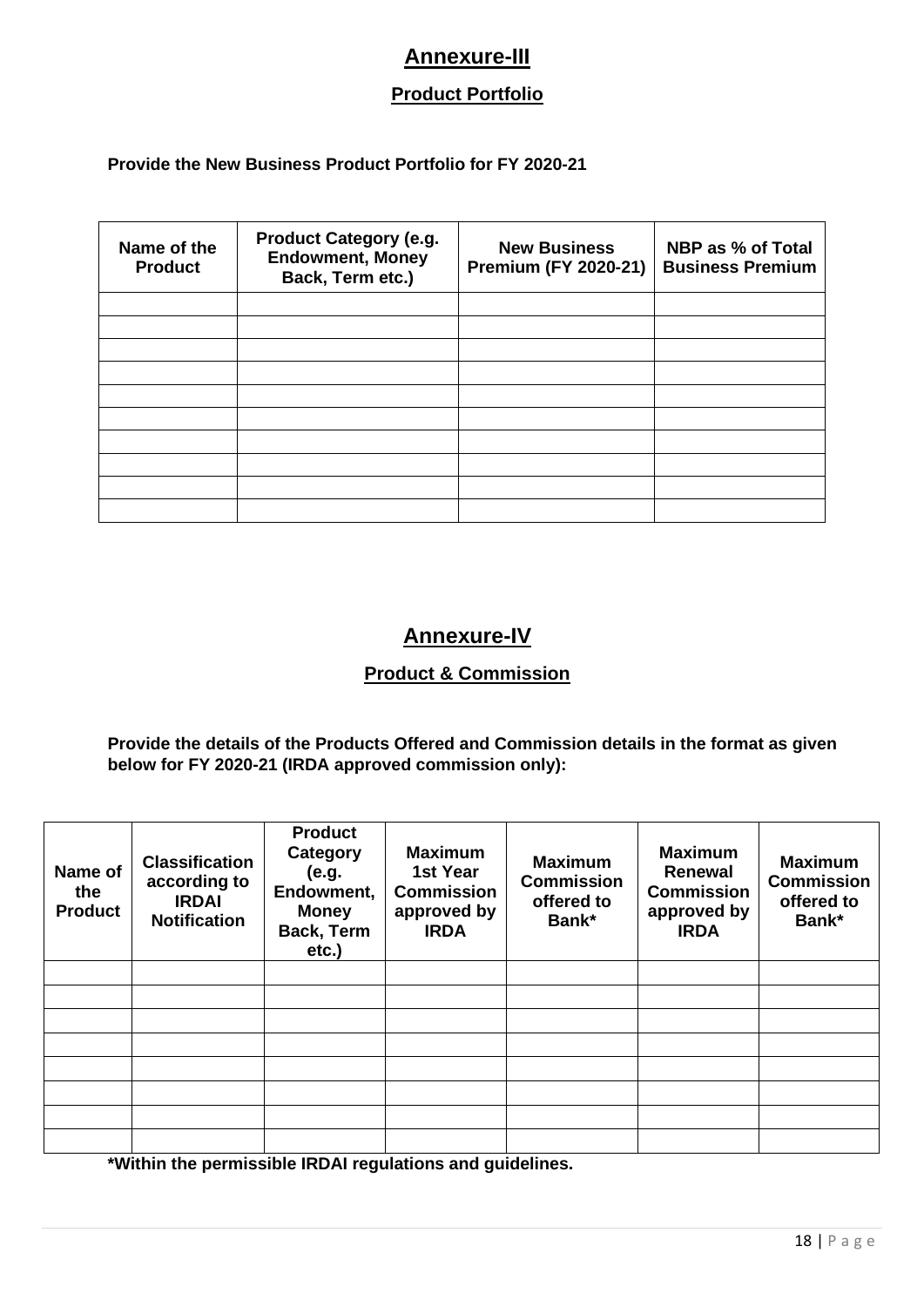# **Annexure-V**

# **Business Information**

### **Details of Premium collected by insurance company:**

### **A. Channel wise Business Break-Up:**

|                            |                             |         | In ₹ Crore |  |
|----------------------------|-----------------------------|---------|------------|--|
| <b>PARTICULARS</b>         | <b>New Business Premium</b> |         |            |  |
|                            | 2018-19                     | 2019-20 | 2020-21    |  |
| Agency / Tied Channel      |                             |         |            |  |
| Corporate Agents - Banks   |                             |         |            |  |
| Corporate Agents - Others  |                             |         |            |  |
| <b>Brokers</b>             |                             |         |            |  |
| Group / Corporate Business |                             |         |            |  |
| <b>Direct Sales Team</b>   |                             |         |            |  |
| <b>Others</b>              |                             |         |            |  |
| <b>TOTAL</b>               |                             |         |            |  |

### **B. Business Break-Up:**

**In ₹ Crore**

| SI.<br>No.                                                  | <b>PARTICULARS</b>                          | 2018-19 | 2019-20 | 2020-21 |  |
|-------------------------------------------------------------|---------------------------------------------|---------|---------|---------|--|
| 1                                                           | <b>New Business Premium</b>                 |         |         |         |  |
| 1.a.                                                        | <b>Regular Premium</b>                      |         |         |         |  |
| 1.b.                                                        | Single Premium                              |         |         |         |  |
| $\mathbf{2}$                                                | <b>Annualised First Year Premium</b>        |         |         |         |  |
| 2.a.                                                        | <b>Individual New Business</b>              |         |         |         |  |
| 2.b.                                                        | New Business (Individual & Group)           |         |         |         |  |
| $\mathbf{3}$                                                | <b>Gross Written Premium</b>                |         |         |         |  |
| 4                                                           | % Product Mix Retail (New Business<br>Only) |         |         |         |  |
| 4.a.                                                        | <b>Whole Life</b>                           |         |         |         |  |
| 4.b.                                                        | Endowment                                   |         |         |         |  |
| 4.c.                                                        | <b>Money Back</b>                           |         |         |         |  |
| 4.d.                                                        | Term Insurance                              |         |         |         |  |
| 4.e.                                                        | Pension & Annuity                           |         |         |         |  |
| 4.f.                                                        | <b>ULIP</b>                                 |         |         |         |  |
| 4.g.                                                        | <b>Guaranteed Return Policy</b>             |         |         |         |  |
| 4.h.                                                        | Others (If any)                             |         |         |         |  |
| 5                                                           | <b>Total Number of Policies</b>             |         |         |         |  |
| $6\phantom{1}$                                              | <b>Average Premium per Policy</b>           |         |         |         |  |
| $\overline{7}$                                              | Average Sum assured per Policy              |         |         |         |  |
| 8                                                           | Persistency Ratio (%)                       |         |         |         |  |
| 8.a.                                                        | For 13th Month                              |         |         |         |  |
| 8.b.                                                        | For 25th Month                              |         |         |         |  |
| 8.c.                                                        | For 37th Month                              |         |         |         |  |
| *If not available in Balance Sheet, Provide CA Certificate. |                                             |         |         |         |  |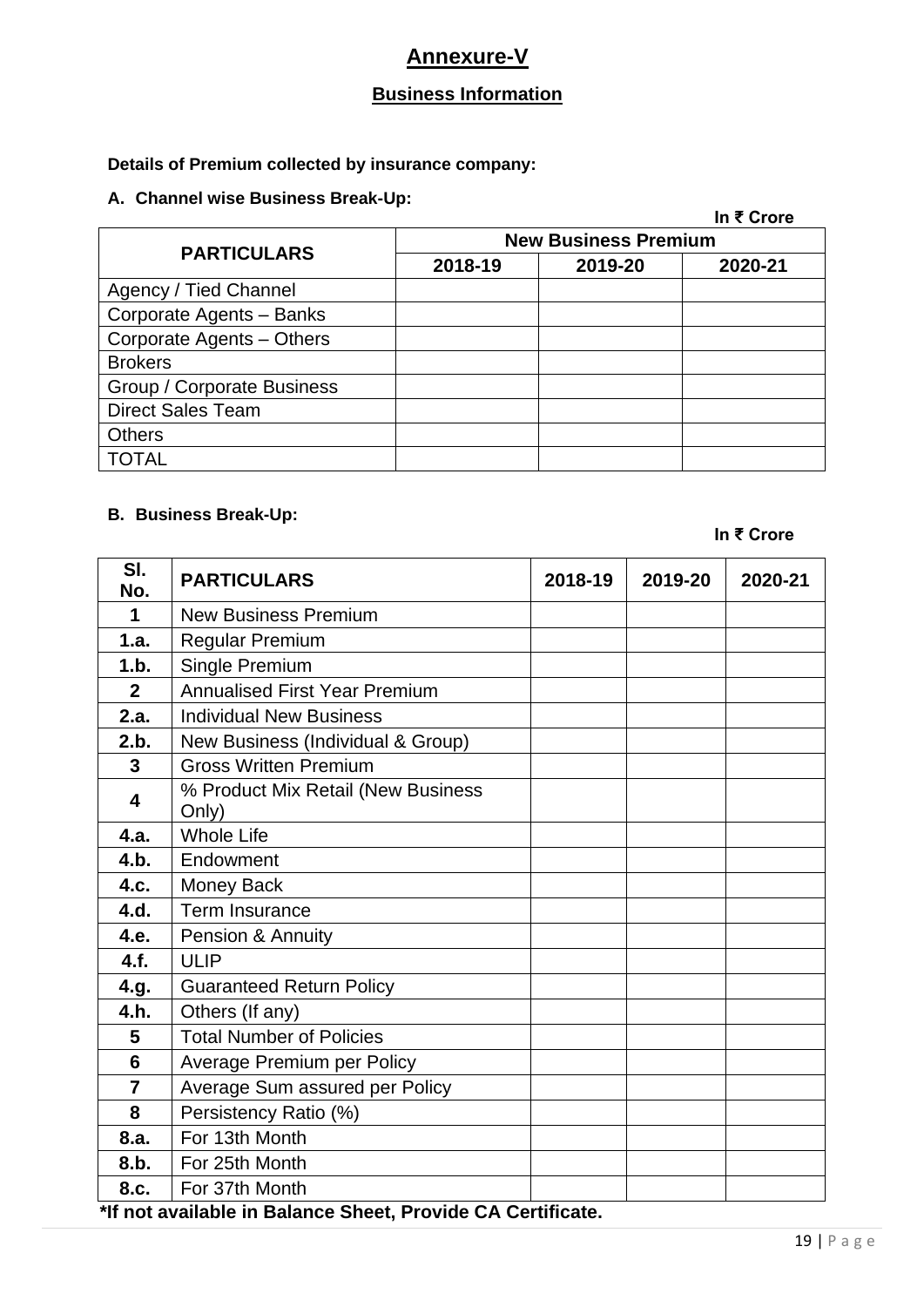# **Annexure-VI**

| <b>IRDAI PENALTY</b>  |                          |                           |  |
|-----------------------|--------------------------|---------------------------|--|
| <b>Financial Year</b> | <b>Amount of Penalty</b> | <b>Reason for Penalty</b> |  |
| 2020-21               |                          |                           |  |
| 2019-20               |                          |                           |  |
| 2018-19               |                          |                           |  |
| 2017-18               |                          |                           |  |
| 2016-17               |                          |                           |  |

| <b>IRDAI WARNING</b>  |                           |  |  |
|-----------------------|---------------------------|--|--|
| <b>Financial Year</b> | <b>Reason For Warning</b> |  |  |
| 2020-21               |                           |  |  |
| 2019-20               |                           |  |  |
| 2018-19               |                           |  |  |
| 2017-18               |                           |  |  |
| 2016-17               |                           |  |  |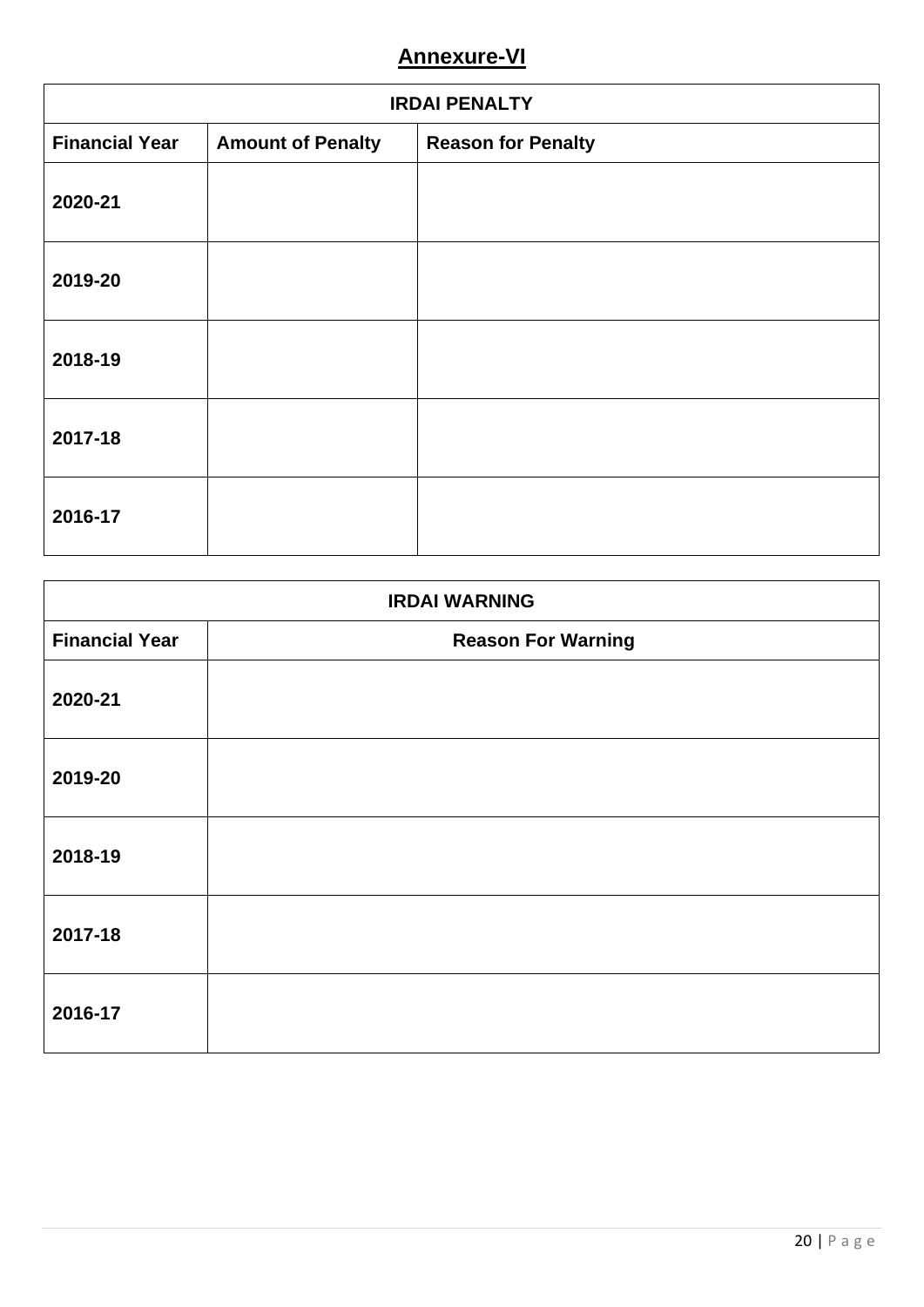# **Annexure-VII**

### **Claim Settlement**

| INDIVIDUAL CLAIMS STATUS (NUMBER OF POLICIES) |         |         |         |  |
|-----------------------------------------------|---------|---------|---------|--|
| <b>Particulars</b>                            | 2018-19 | 2019-20 | 2020-21 |  |
| Claims pending at start of year (A)           |         |         |         |  |
| Claims intimated / booked (B)                 |         |         |         |  |
| Total Claims (C=A+B)                          |         |         |         |  |
| Claims paid (D)                               |         |         |         |  |
| Claims repudiated (E)                         |         |         |         |  |
| Claims Written Back (F)                       |         |         |         |  |
| Claims pending at end of year (G=C-D-E-F)     |         |         |         |  |

| INDIVIDUAL CLAIMS STATUS (AMOUNT OF CLAIMS- ₹ IN CRORE) |         |         |         |  |  |
|---------------------------------------------------------|---------|---------|---------|--|--|
| <b>Particulars</b>                                      | 2018-19 | 2019-20 | 2020-21 |  |  |
| Claims pending at start of year (A)                     |         |         |         |  |  |
| Claims intimated / booked (B)                           |         |         |         |  |  |
| Total Claims (C=A+B)                                    |         |         |         |  |  |
| Claims paid (D)                                         |         |         |         |  |  |
| Claims repudiated (E)                                   |         |         |         |  |  |
| Claims Written Back (F)                                 |         |         |         |  |  |
| Claims pending at end of year (G=C-D-E-F)               |         |         |         |  |  |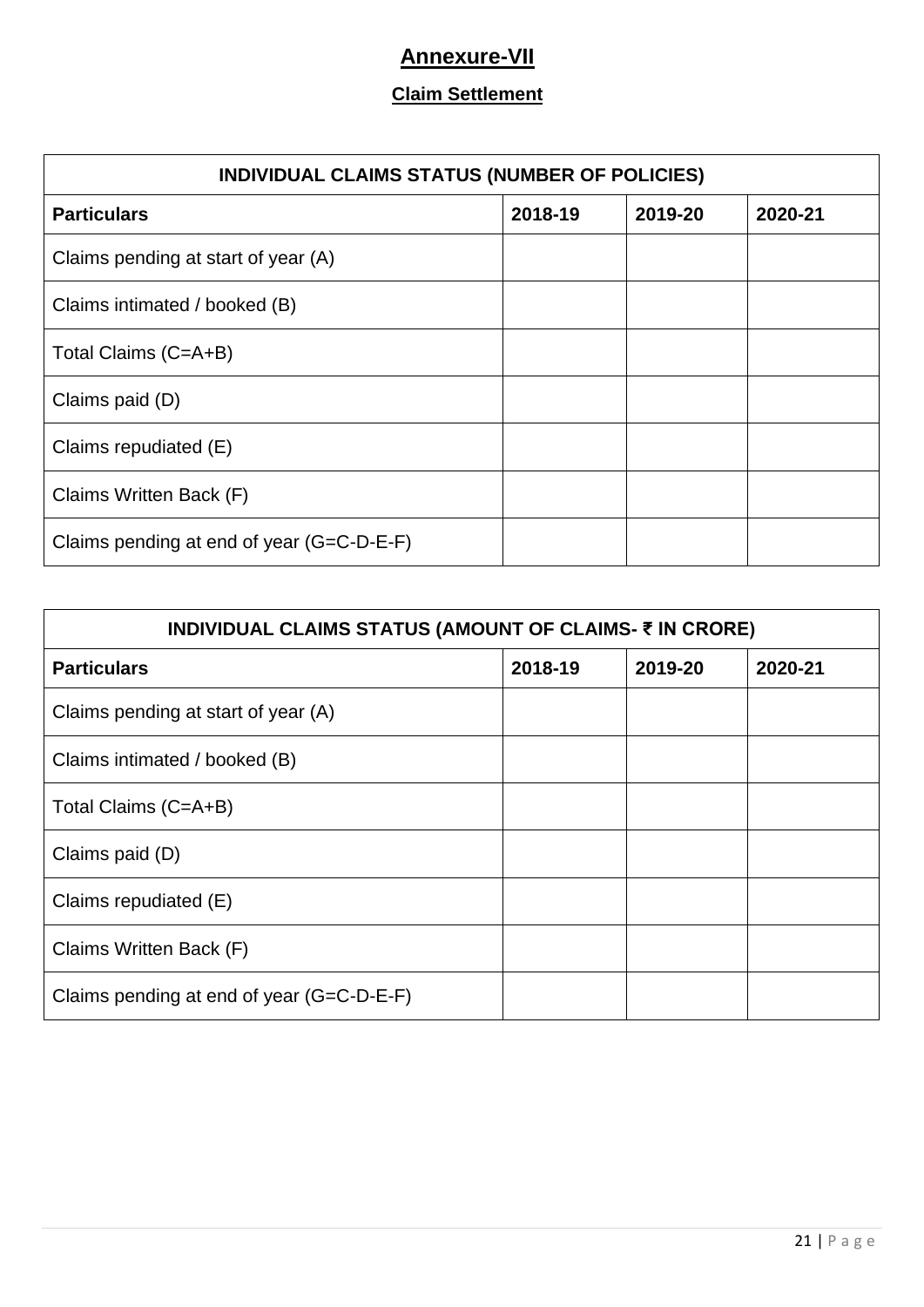| <b>GROUP CLAIMS STATUS (NUMBER OF CLAIMS)</b> |         |         |         |  |
|-----------------------------------------------|---------|---------|---------|--|
| <b>Particulars</b>                            | 2018-19 | 2019-20 | 2020-21 |  |
| Claims pending at start of year (A)           |         |         |         |  |
| Claims intimated / booked (B)                 |         |         |         |  |
| Total Claims (C=A+B)                          |         |         |         |  |
| Claims paid (D)                               |         |         |         |  |
| Claims repudiated (E)                         |         |         |         |  |
| Claims Written Back (F)                       |         |         |         |  |
| Claims pending at end of year (G=C-D-E-F)     |         |         |         |  |

| GROUP CLAIMS STATUS (AMOUNT OF CLAIMS- ₹ IN CRORE) |         |         |         |  |
|----------------------------------------------------|---------|---------|---------|--|
| <b>Particulars</b>                                 | 2018-19 | 2019-20 | 2020-21 |  |
| Claims pending at start of year (A)                |         |         |         |  |
| Claims intimated / booked (B)                      |         |         |         |  |
| Total Claims (C=A+B)                               |         |         |         |  |
| Claims paid (D)                                    |         |         |         |  |
| Claims repudiated (E)                              |         |         |         |  |
| Claims Written Back (F)                            |         |         |         |  |
| Claims pending at end of year (G=C-D-E-F)          |         |         |         |  |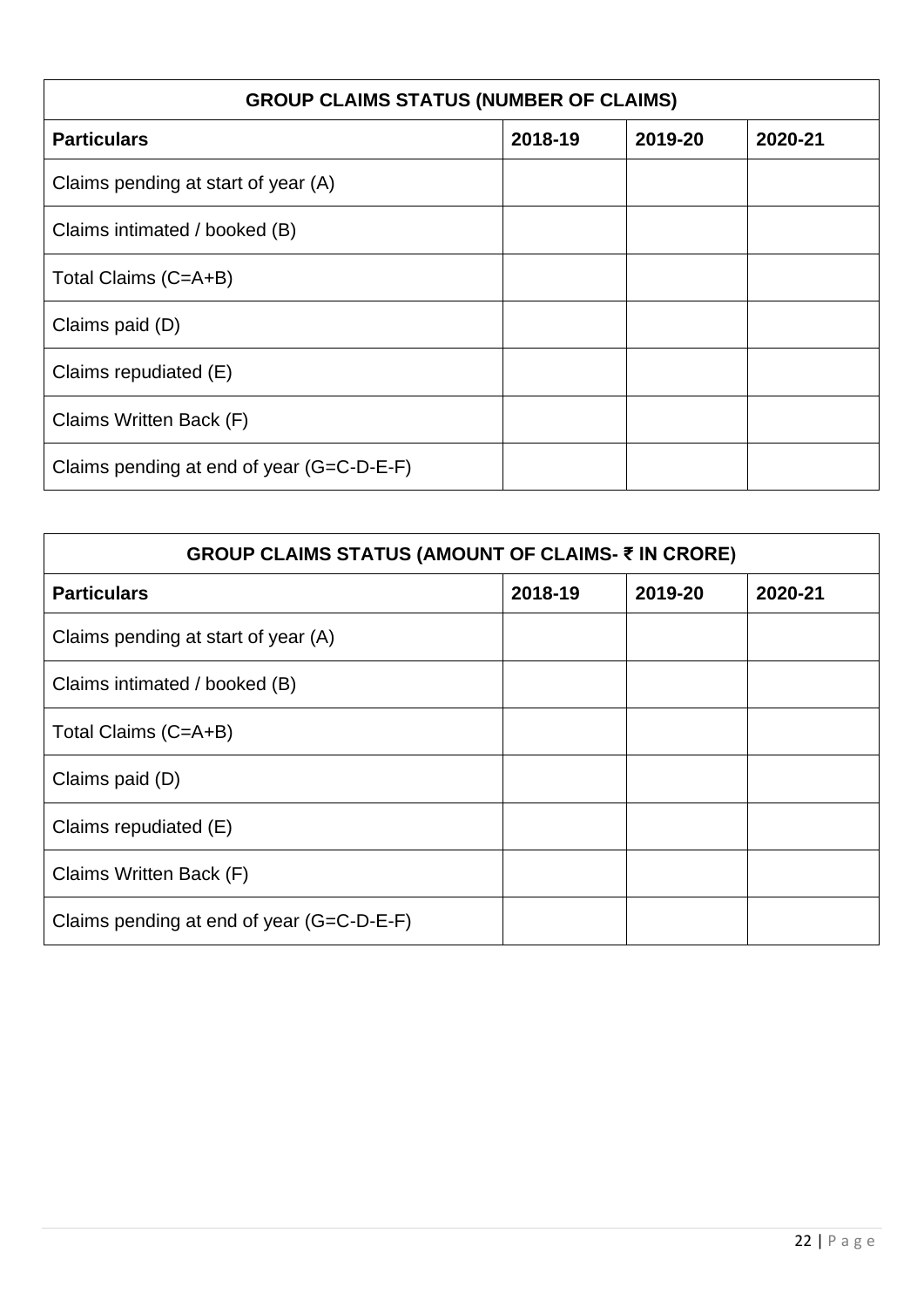# **Annexure-VIII**

# **Grievance Redressal**

| <b>Particulars</b>                                       | 2018-19 | 2019-20 | 2020-21 |
|----------------------------------------------------------|---------|---------|---------|
| Opening Balance of Grievances c/f (A)                    |         |         |         |
| Grievances reported during the Year (B)                  |         |         |         |
| No. of grievances resolved during the year (C)           |         |         |         |
| No. of grievances pending at the end of the year (A+B-C) |         |         |         |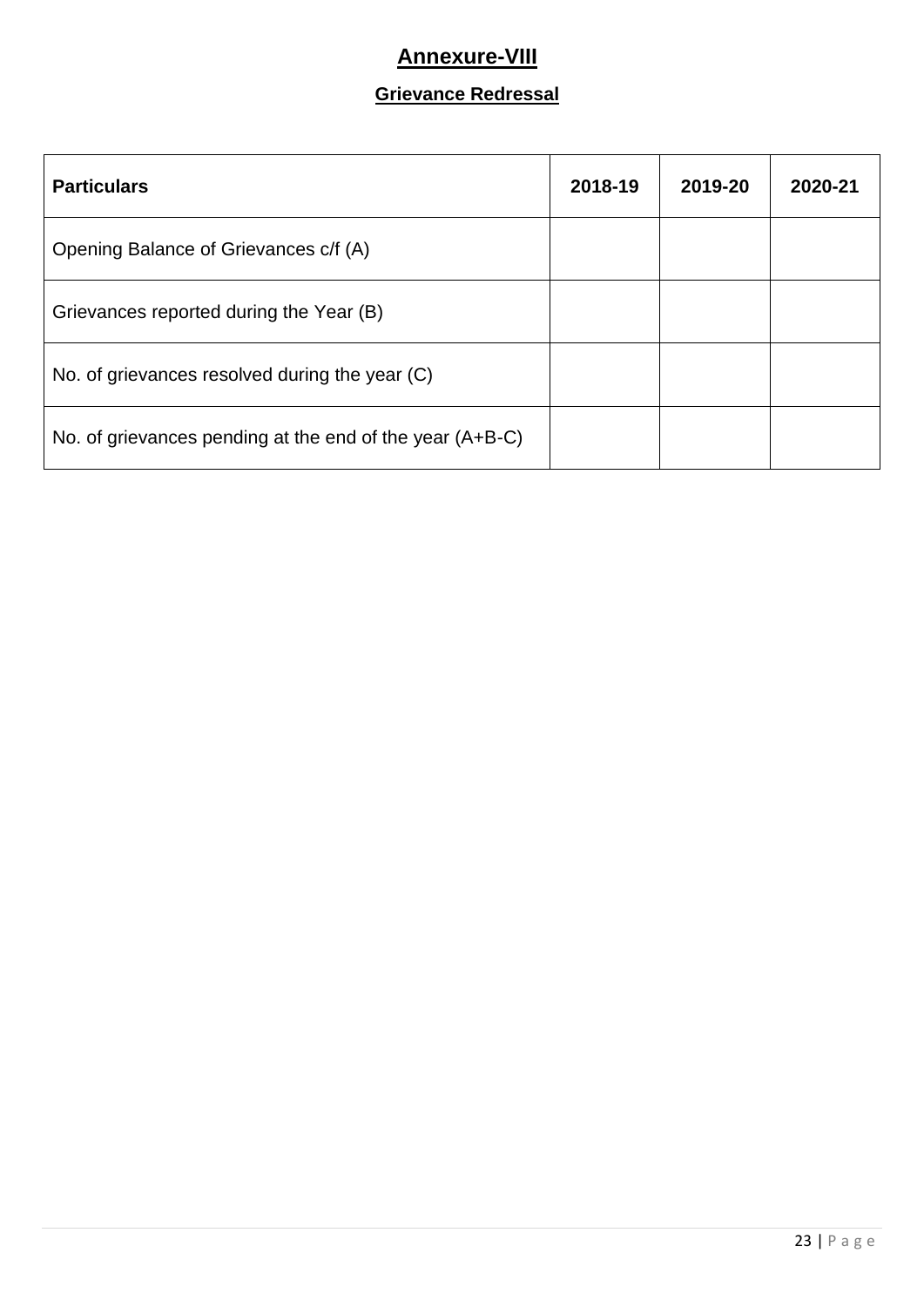# **Annexure-IX**

# **BANCASSURANCE EXPERIENCE**

| List of Banks / RRB / NBFC's acting as Corporate Agent for the organization<br>as on 31 March 2021 |                             |                                                  |                                     |
|----------------------------------------------------------------------------------------------------|-----------------------------|--------------------------------------------------|-------------------------------------|
| SI No.                                                                                             | Name of the Corporate Agent | <b>Nature of Organization</b><br>(Bank/RRB/NBFC) | <b>Date of License</b><br>(mm/yyyy) |
|                                                                                                    |                             |                                                  |                                     |
|                                                                                                    |                             |                                                  |                                     |
|                                                                                                    |                             |                                                  |                                     |
|                                                                                                    |                             |                                                  |                                     |
|                                                                                                    |                             |                                                  |                                     |

| List of Banks / RRB / NBFC's who have terminated / not renewed Corporate Agency license<br>with the bidder ever since inception |                             |                                                       |                                                |
|---------------------------------------------------------------------------------------------------------------------------------|-----------------------------|-------------------------------------------------------|------------------------------------------------|
| SI No.                                                                                                                          | Name of the Corporate Agent | <b>Period of Relationship</b><br>(mm/yyyy to mm/yyyy) | <b>Reason for Non-Renewal</b><br>/ Termination |
|                                                                                                                                 |                             |                                                       |                                                |
|                                                                                                                                 |                             |                                                       |                                                |
|                                                                                                                                 |                             |                                                       |                                                |
|                                                                                                                                 |                             |                                                       |                                                |
|                                                                                                                                 |                             |                                                       |                                                |

|        | List of Banks / RRB / NBFC's having a Master Policy from the Insurer as on 31 March 2021 |                                                             |                     |  |
|--------|------------------------------------------------------------------------------------------|-------------------------------------------------------------|---------------------|--|
| SI No. | Name of the Bank or RRB or<br><b>NBFC</b>                                                | <b>Date of Commencement</b><br>of Relationship<br>(mm/yyyy) | Name of the Product |  |
|        |                                                                                          |                                                             |                     |  |
|        |                                                                                          |                                                             |                     |  |
|        |                                                                                          |                                                             |                     |  |
|        |                                                                                          |                                                             |                     |  |
|        |                                                                                          |                                                             |                     |  |

**\*Satisfaction Certificate from Beneficiary Company/companies required**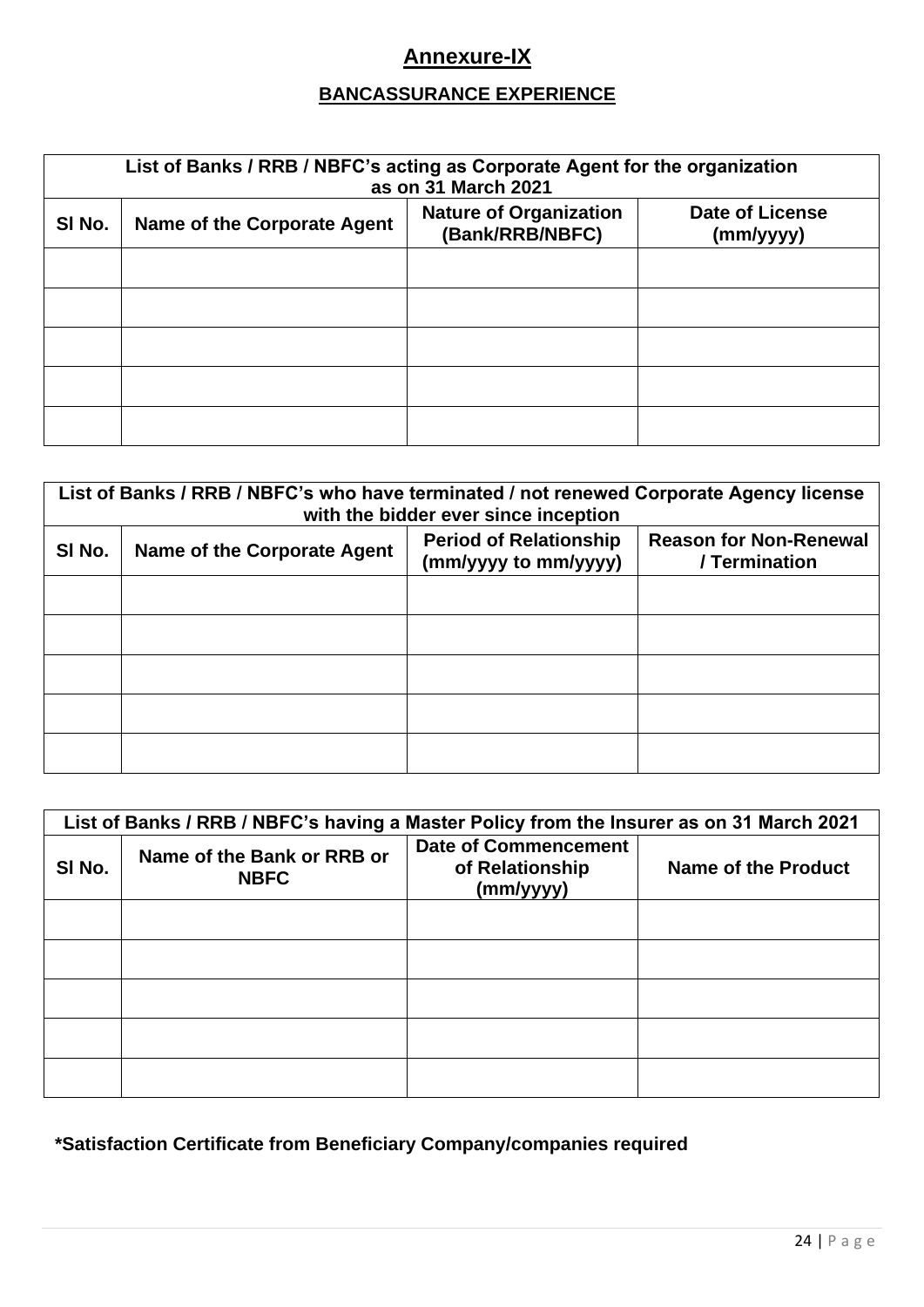# **Annexure-X**

# **MANPOWER SUPPORT TO RRB**

| Manpower Support details for RRB acting as Corporate Agent for the organization<br>as on 31 March 2021 |                 |                        |                          |
|--------------------------------------------------------------------------------------------------------|-----------------|------------------------|--------------------------|
| SI No.                                                                                                 | Name of the RRB | <b>No. of Branches</b> | <b>Manpower Allotted</b> |
|                                                                                                        |                 |                        |                          |
|                                                                                                        |                 |                        |                          |
|                                                                                                        |                 |                        |                          |
|                                                                                                        |                 |                        |                          |
|                                                                                                        |                 |                        |                          |

**\*Certificate from Beneficiary Company required**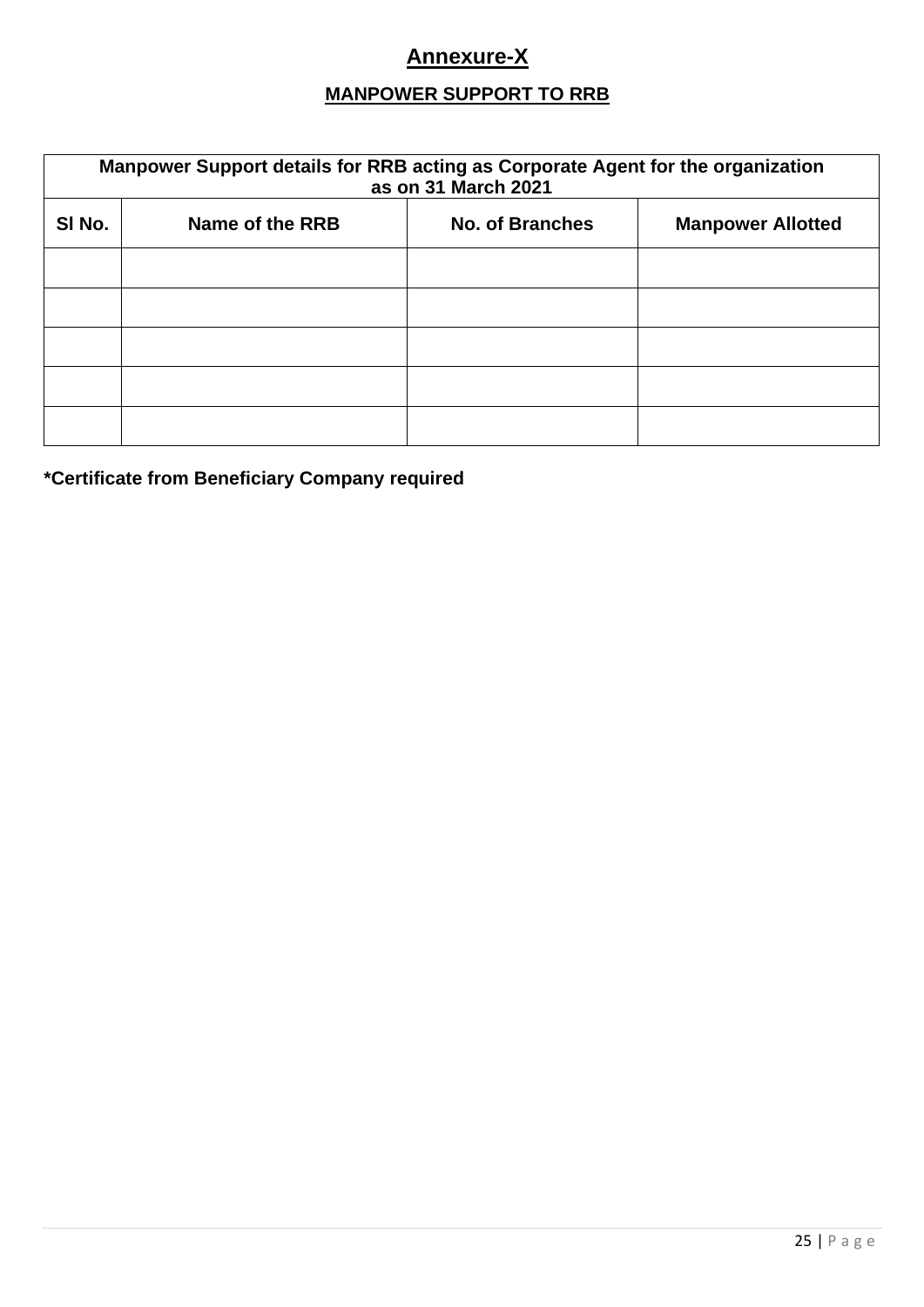# **Annexure-XI**

### **Support Services to be provided**

Provide details regarding the support that your organization will provide to the Bank in each of the areas as mentioned below:

(Enclose separate sheet mentioning the support system to be provided)

| SI.<br>No.     | <b>Support Item</b>                   | <b>Strategy / Road Map</b> |
|----------------|---------------------------------------|----------------------------|
| $\mathbf{1}$   | Manpower                              |                            |
| $\overline{2}$ | Training                              |                            |
| $\overline{3}$ | Marketing                             |                            |
| $\overline{4}$ | <b>Operational &amp; MIS</b>          |                            |
| 5              | Claims                                |                            |
| $6\phantom{1}$ | <b>Grievance Redressal</b>            |                            |
| $\overline{7}$ | Technology                            |                            |
| 8              | Any Other Support (Please<br>specify) |                            |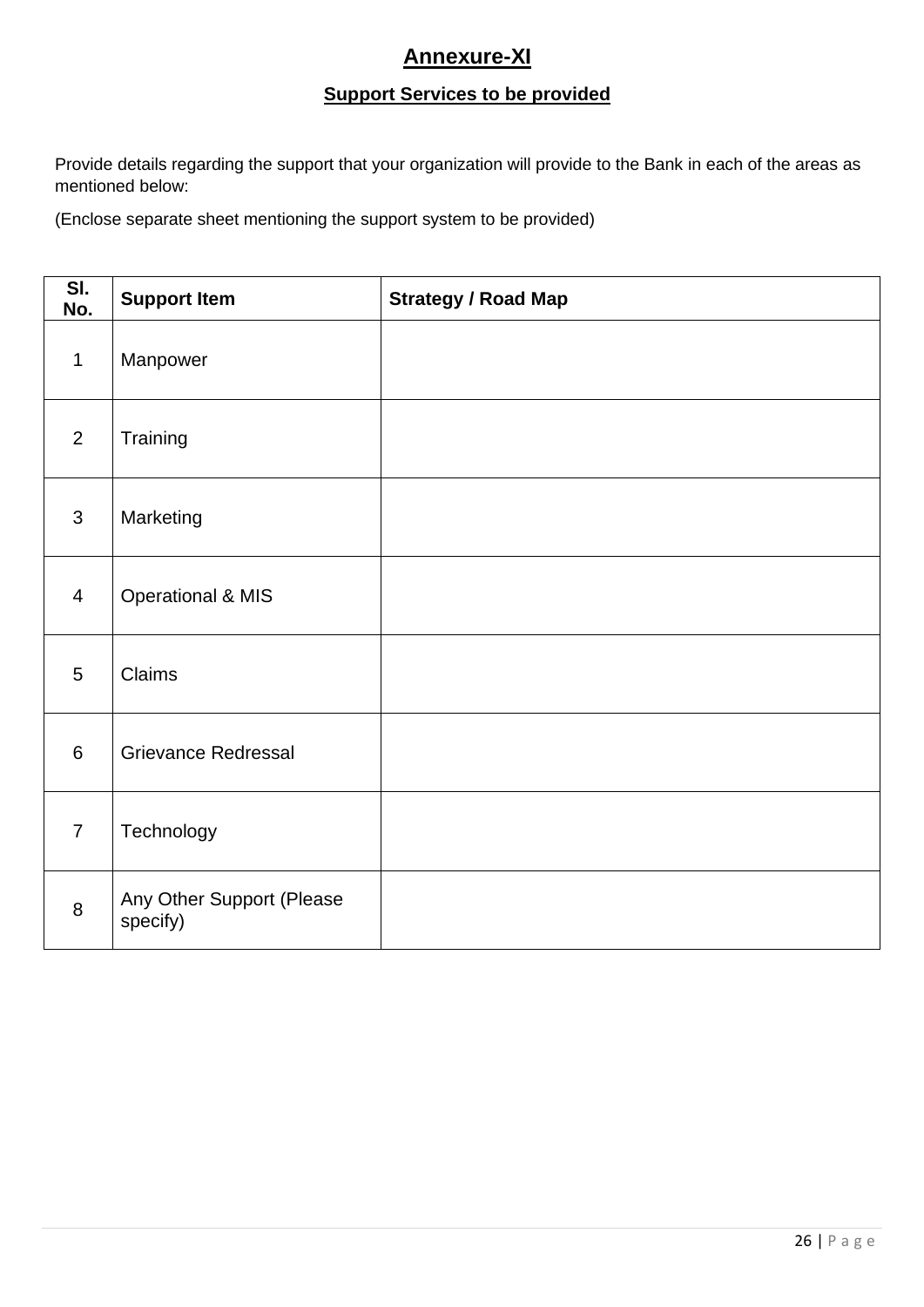# **Annexure-XII DECLARATION CERTIFICATE**

I / We do hereby declare that there is no case pending with the Police / Court / IRDA / SEBI / Regulatory authorities against the proprietor / firm / partner / employee.

Also I / We have not been suspended / delisted / blacklisted by any other Govt. Ministry / Department / Public Sector Undertaking / IRDA / SEBI / Autonomous Body / Financial Institution / Court for corrupt and fraudulent practices in the past.

We certify that neither our company / firm nor any of the directors / partners are involved in any scam or disciplinary proceedings settled or pending adjudication.

We hereby undertake and confirm that we have understood the scope of work properly and shall carry out the work as mentioned in this RFP.

### **Signature of the Authorised Signatory with Seal**

**Date:**

# **Annexure-XIII COMPLIANCE LETTER DECLARATION**

We hereby undertake and agree to abide by all the terms and conditions stipulated by BGVB in the RFP document.

We certify that the services proposed to be offered by us in response to the bid confirm to the technical specifications stipulated in the bid.

We certify that all the information furnished by us and all the supported documents attached are true and confirm to the technical specifications stipulated in the bid.

### **Signature of the Authorised Signatory with Seal**

**Date:**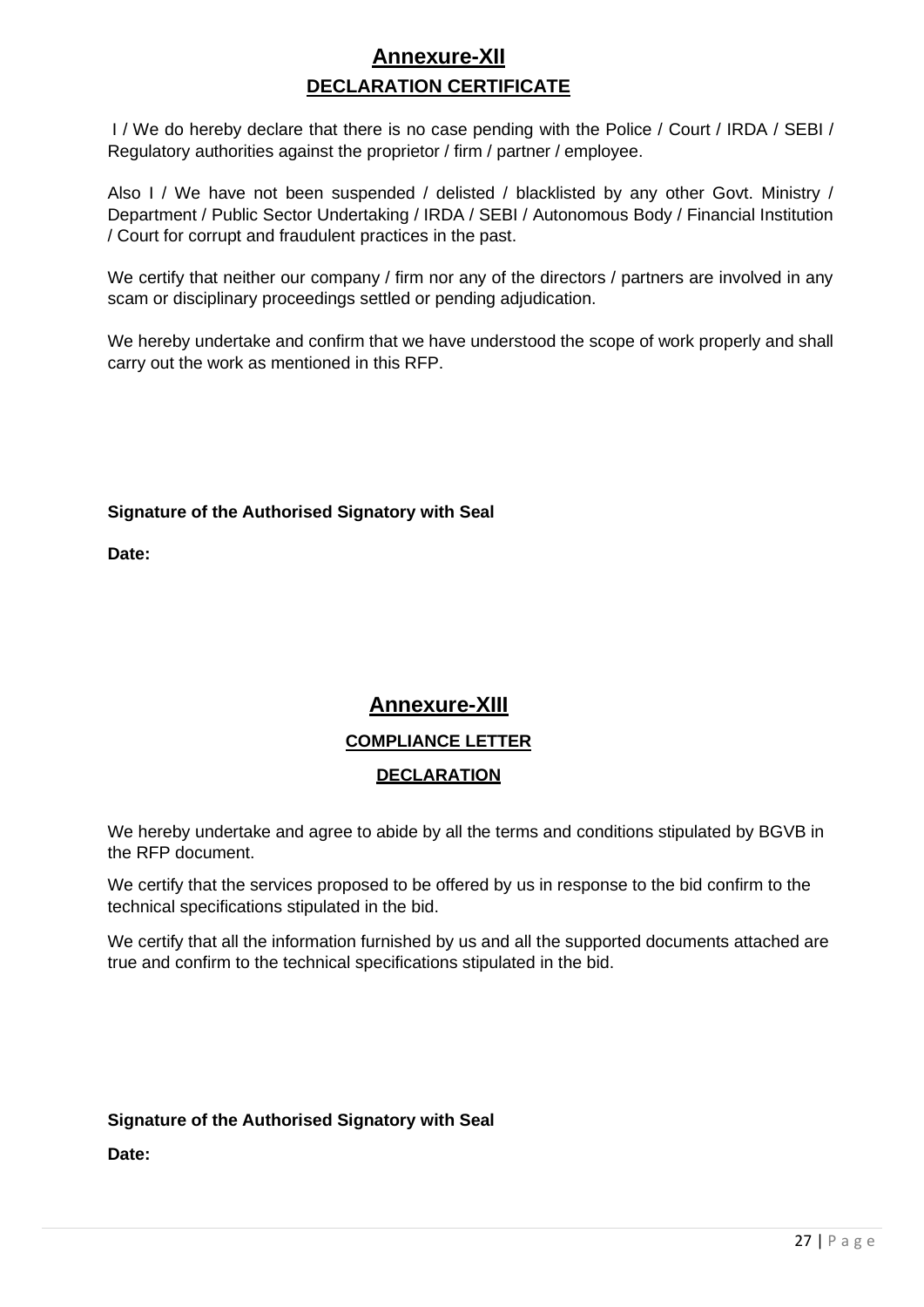### **Annexure-XIV**

### **Form of Board Resolution**

### **CERTIFIED TRUE COPY OF THE MEETING OF THE BOARD OF DIRECTORS OF [BIDDER] HELD ON [DD/MM/YYYY] AT [ ]**

"RESOLVED THAT, THAT, THAT, THAT, THAT, THAT, THAT, THAT, THAT, THAT, THAT, THAT, THAT, THAT, THAT, THAT, THAT, THAT, THAT, THAT, THAT, THAT, THAT, THAT, THAT, THAT, THAT, THAT, THAT, THAT, THAT, THAT, THAT, THAT, THAT, TH

Directors/Officers of [Bidder], whose specimen signatures appear below, be and are hereby jointly and severally authorized, to do all such acts, deeds and things as are necessary or required in connection with or incidental to submission of our Bid and finalization of our tie-up with the BANGIYA GRAMIN VIKASH BANK, in response to the Request For Proposal dated [DD/MM/YYYY] issued by the Bank, on behalf of the Company, including but not limited to signing and submitting all applications, Bids and other documents and writings, participating in Bidders' and other conferences and providing information / responses to the Bank, representing the Company in all matters before the Bank and generally dealing with the Bank in all matters in connection with or relating to or arising out of our Bid and the Bid process and is authorized to negotiate and conclude the tie-up.

Specimen signature

-------------------------------

Name: Designation:

Specimen signature

-------------------------------

Name: Designation:

Certified true copy for and on behalf of [Bidder]

Signature of the Authorized Person with date Name of the Authorized Person Company rubber stamp/seal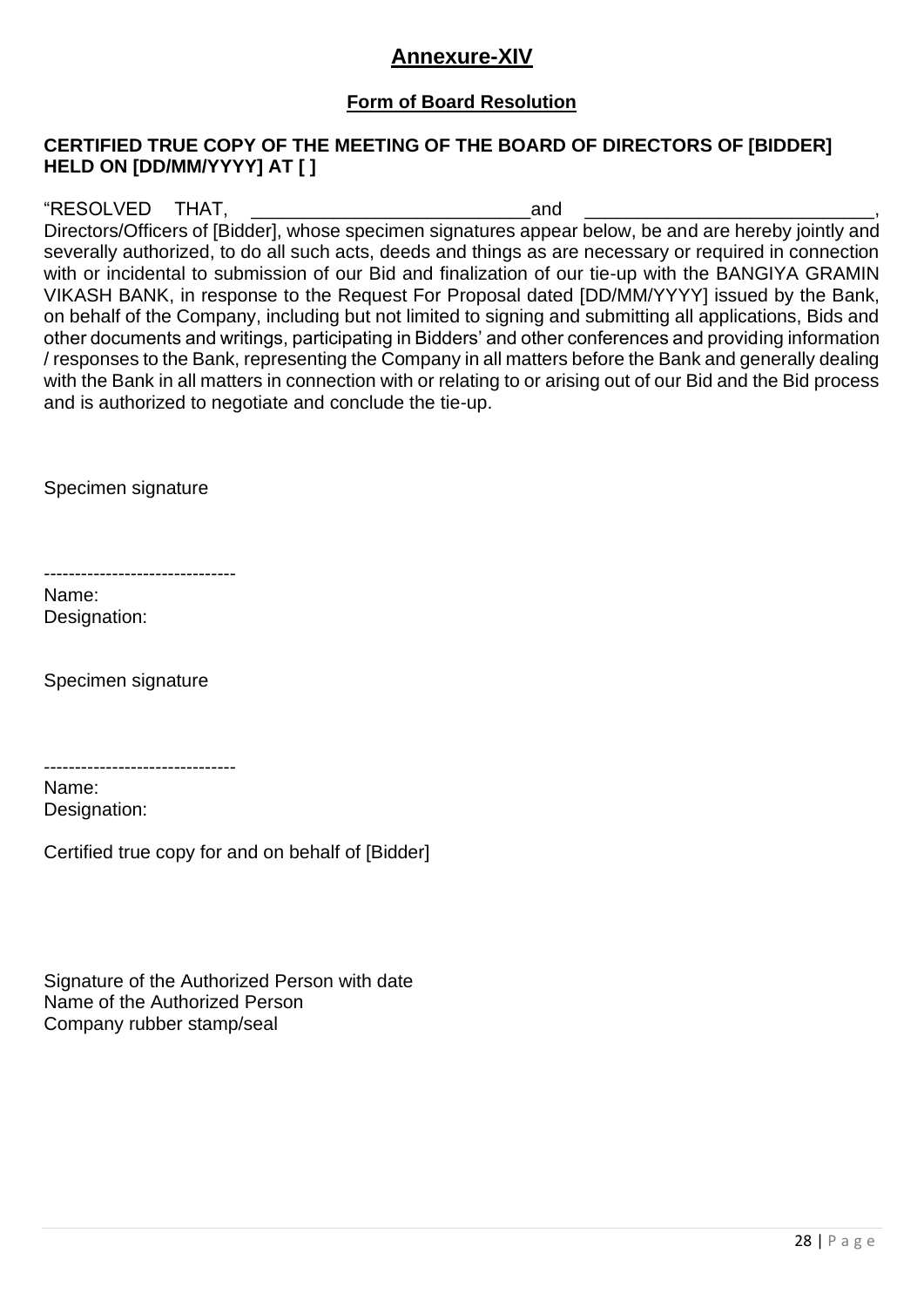# **Annexure-XV**

### **Presentation Highlights**

| SI. No.        | <b>Particulars</b>                                                                                                                                               |  |
|----------------|------------------------------------------------------------------------------------------------------------------------------------------------------------------|--|
| 1              | Business & Revenue Projections for Bank and Strategies for achievement of the<br>same (New Business & Renewal)                                                   |  |
| a              | <b>Dedicated Bancassurance Vertical</b>                                                                                                                          |  |
| b              | Business & Revenue Projections for the Bank                                                                                                                      |  |
| $\mathbf C$    | Strategies for mobilisation of New Business                                                                                                                      |  |
| d              | <b>Strategies for Renewal Business</b>                                                                                                                           |  |
| $\overline{2}$ | Support System to be provided to the Bank in terms of Manpower, Sales, MIS,<br>Servicing and deployment of technology for simplification of issuance of Policies |  |
| a              | Manpower, Lead generation & Marketing Support                                                                                                                    |  |
| $\mathsf b$    | Timely MIS on business mobilisation & Commission earned                                                                                                          |  |
| C              | Customized products, IT integration, Digital capabilities - Policy issuance, Verification,<br>Servicing, TAT                                                     |  |
| d              | Training Support planning for Branch Level functionaries                                                                                                         |  |
| е              | Dedicated portal for servicing & Post sales operational Support planning                                                                                         |  |
| f              | Customized Mobile App for Branch Officials for MIS / Policy Tracking / Servicing Status.                                                                         |  |
| 3              | Claim Settlement and Compliance related Support to be Provided to the Bank,<br>product strategy including development of new tailor made products for our Bank   |  |
| a              | Simplified Claim Settlement Process, TAT                                                                                                                         |  |
| b              | Compliance related Support: Periodic IRDAI returns, IRDAI Audit, Creation of Specified<br>Persons (SPs) for Bank                                                 |  |
| $\mathbf C$    | Customized products for Assets and Liabilities Portfolio of our Bank                                                                                             |  |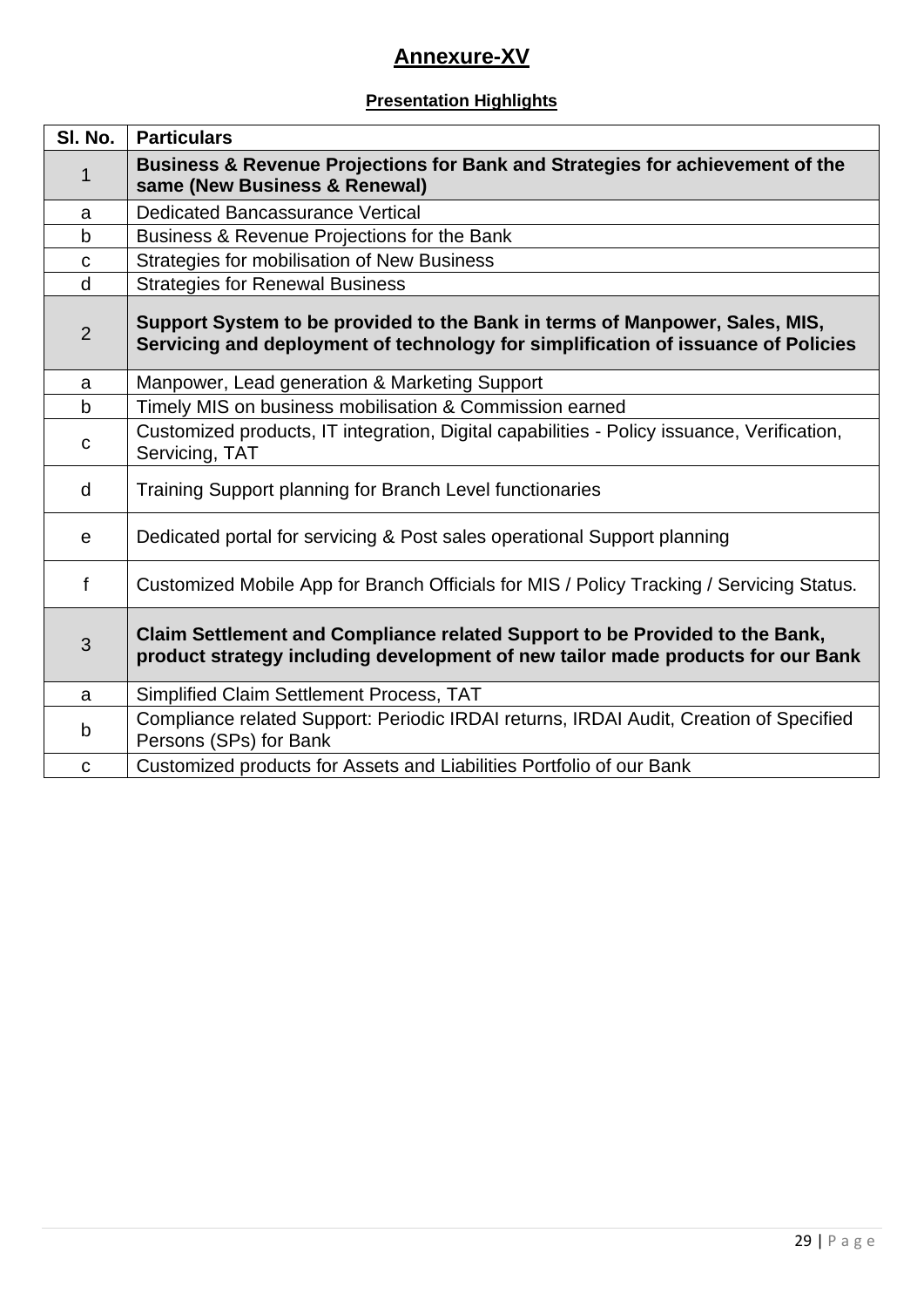# DISCLAIMER

- 1. Bangiya Gramin Vikash Bank, P&D Department, Head Office, has prepared this document to give background information on the project to the interested parties. While Bangiya Gramin Vikash Bank has taken due care in the preparation of the information contained herein and believe it to be accurate, neither Bangiya Gramin Vikash Bank, nor any of its authorities or agencies nor any of their respective officers, employees, agents or advisors give any warranty or make any representations, express or implied as to the completeness or accuracy of the information contained in this document or any information which may be provided in association with it.
- 2. The information is not intended to be exhaustive. Interested parties are required to make their own inquiries and respondents will be required to confirm in writing that they have done so and they do not rely only on the information provided by BGVB in submitting the quotation. The information is provided on the basis that it is non– binding on Bangiya Gramin Vikash Bank or any of its respective officers, employees, agents or advisors.
- 3. Bangiya Gramin Vikash Bank reserves the right not to proceed with the project or to change the configuration of the Project, to alter the time table reflected in this document or to change the process or procedure to be applied. It also reserves the right to decline to discuss the matter further with any party expressing interest.